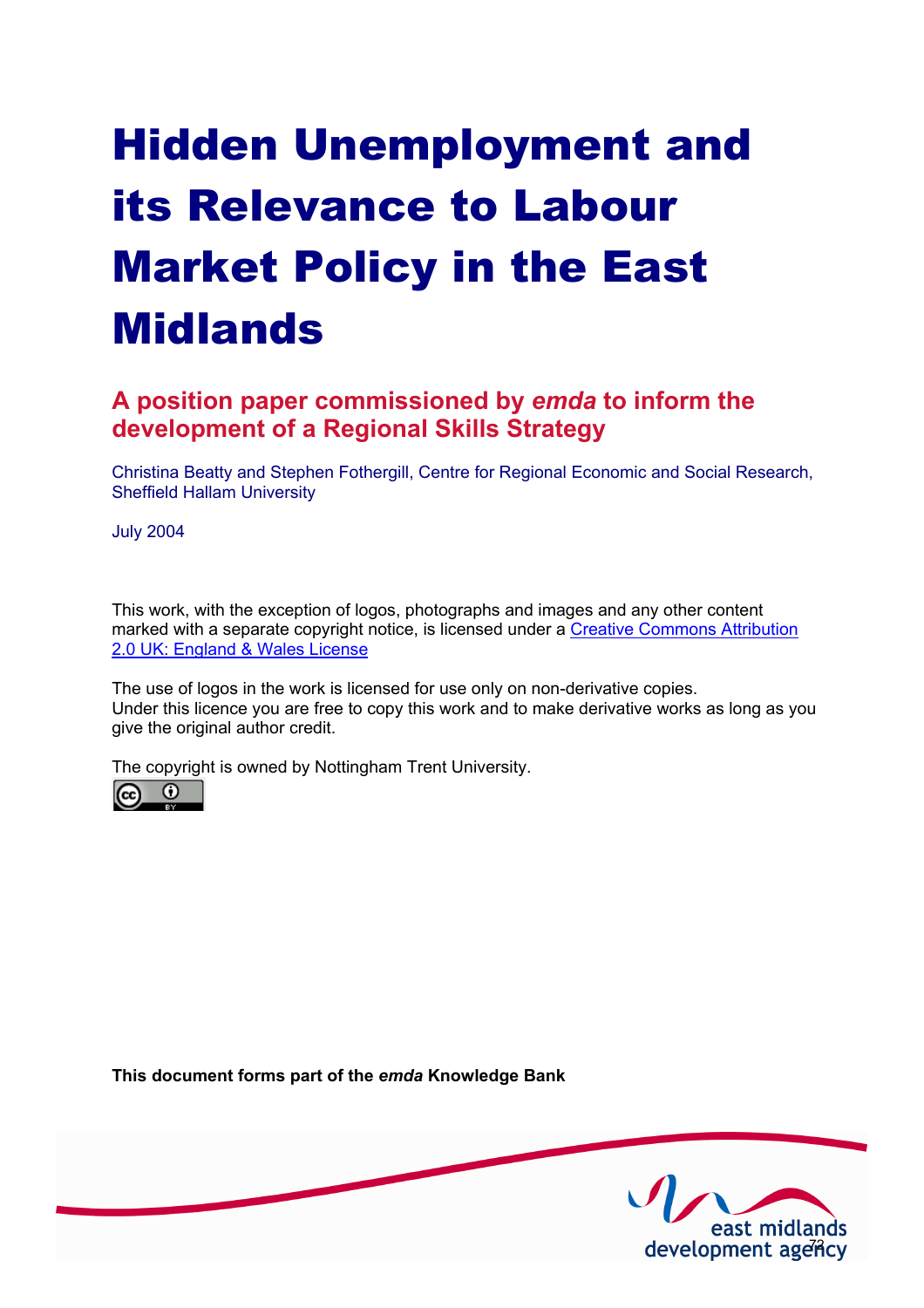# **HIDDEN UNEMPLOYMENT AND ITS RELEVANCE TO LABOUR MARKET POLICY IN THE EAST MIDLANDS**

**A position paper commissioned by EMDA to inform the development of a Regional Skills Strategy** 

**Christina Beatty and Stephen Fothergill Centre for Regional Economic and Social Research Sheffield Hallam University** 

**July 2004** 

## **1. PURPOSE OF THE PAPER**

This paper reviews the evidence on hidden unemployment in the East Midlands in order to inform the Regional Skills Strategy being developed for the region. It draws mainly on the extensive research by the authors into unemployment in the East Midlands and elsewhere in Britain. The paper is organised as follows:

- *Section 2* explains how unemployment becomes 'hidden'
- *Section 3* reviews the previous evidence on the scale and location of hidden unemployment in the East Midlands
- *Section 4* presents new figures on the largest of the distortions to official unemployment data – the diversion onto Incapacity Benefit
- *Section 5* looks at survey evidence on male Incapacity Benefit claimants in two contrasting parts of the region
- *Section 6* explores the implications of this evidence for the development of labour market policy in the East Midlands.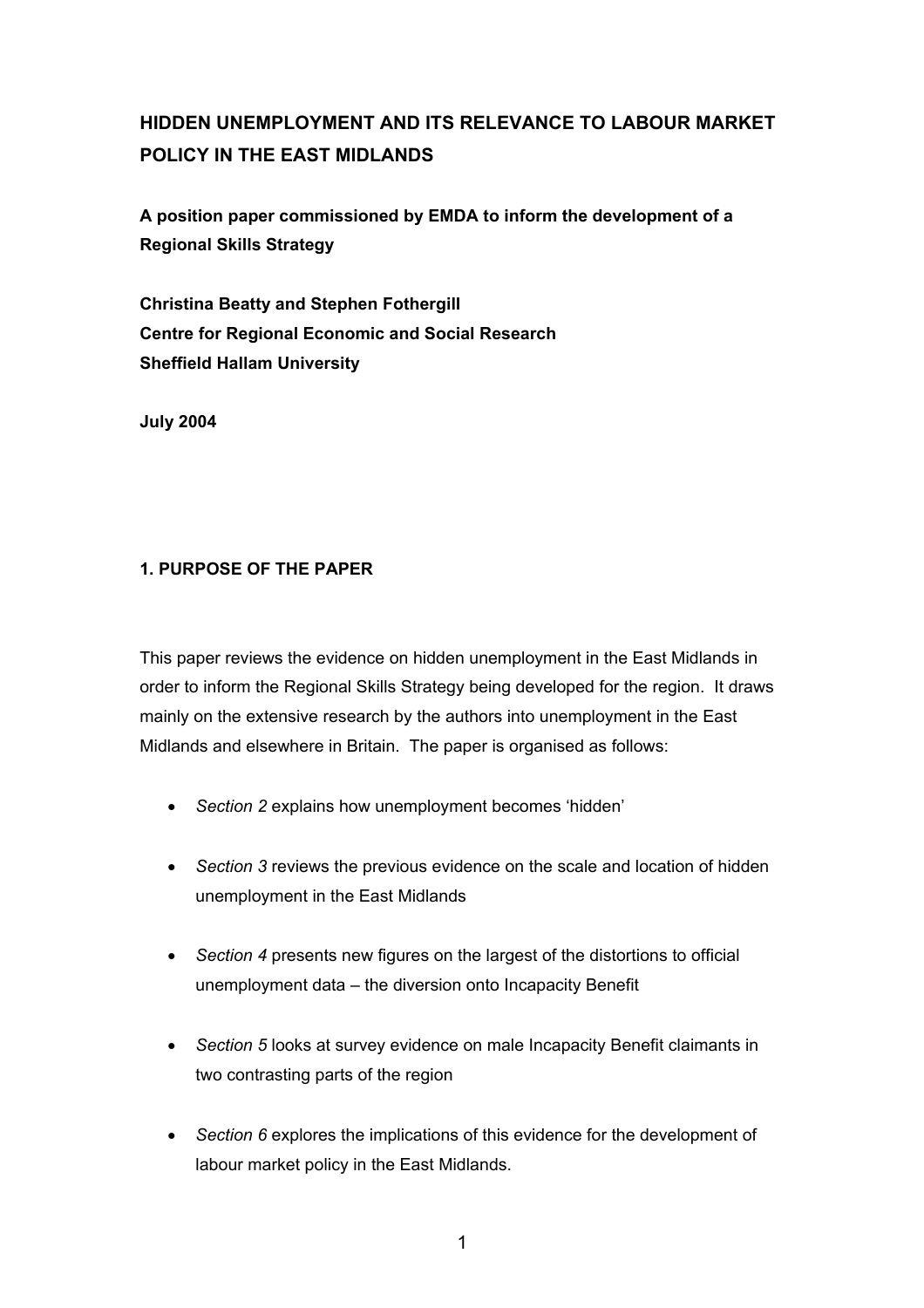#### **2. HOW UNEMPLOYMENT BECOMES HIDDEN**

There are two official measures of unemployment across Britain:

- *Claimant count*. This is the number of people claiming unemployment-related benefits, principally Jobseeker's Allowance (JSA).
- *ILO unemployment*. This is the number of people who meet the International Labour Organisation (ILO) criteria for unemployment – ie they are out of work, have looked for work in the last four weeks and are available to start work within two weeks. The number of ILO unemployed is estimated from the Labour Force Survey.

In recent years the claimant count (currently just under 0.9 million) has been about half a million less than the ILO unemployment level (currently around 1.4 million) though both are well down on peak levels in the early 1990s.

The claimant unemployment rate is the one most frequently quoted for local areas. This is partly because it is available monthly and figures are only a couple of weeks old when released. The Office for National Statistics has recently changed over from expressing claimant unemployment as a percentage of the economically active population to expressing it as a percentage of the entire working age population. This has had the effect of lowering the published rate and adding to the impression of much lower unemployment than in the past.

The ILO figure is in theory the government's preferred measure of unemployment. However, ILO figures are much more limited at the local scale owing to sample sizes.

Both the claimant count and the ILO measure are accurate in recording what they each set out to measure. The trouble is that neither records the totality of unemployment. The central problem is the way the benefits system works. In the UK there are powerful mechanisms that:

• Divert some people from unemployment-related benefits (mainly JSA) to other parts of the benefits system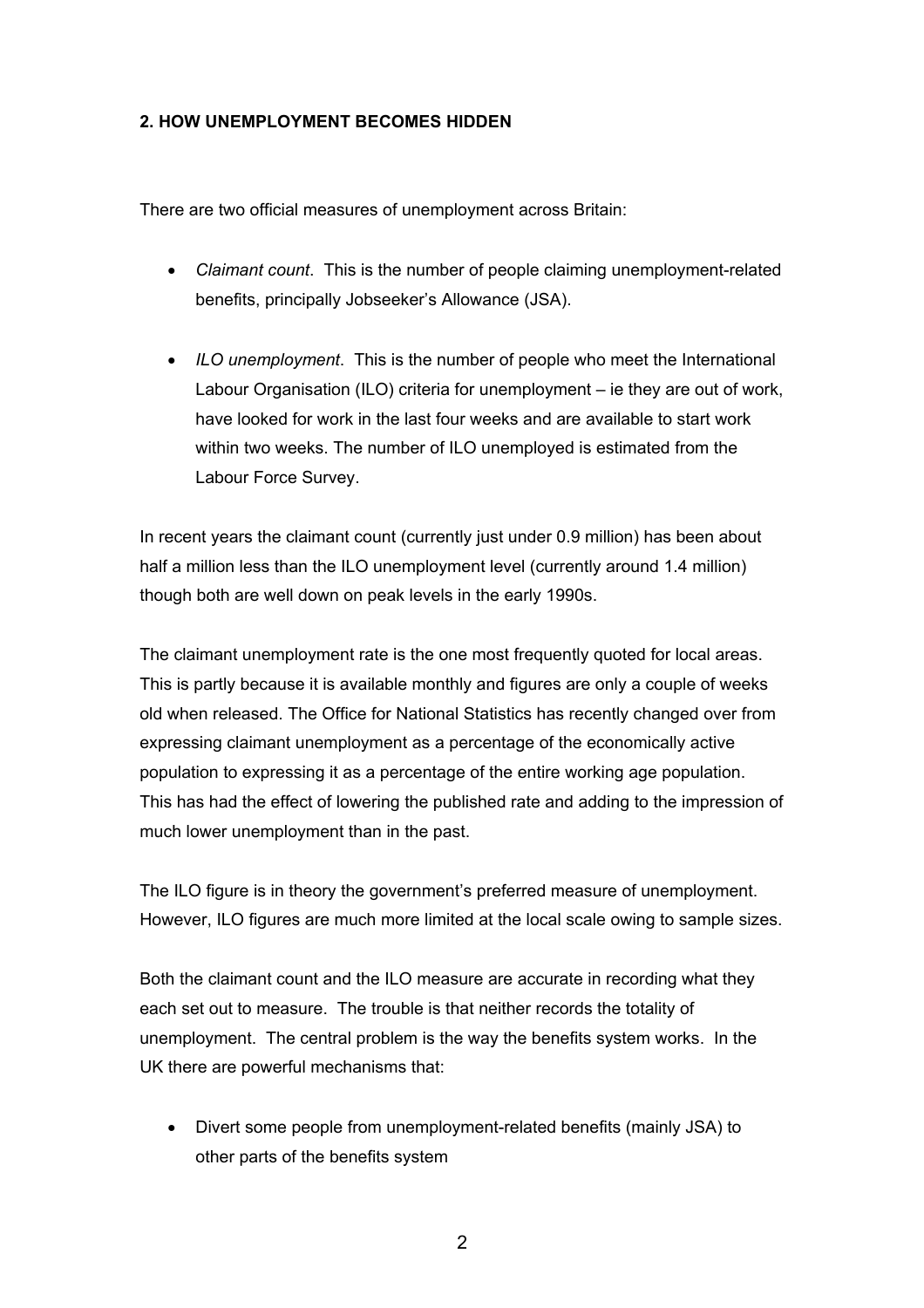• Divert others out of the benefits system altogether.

The diversions impact most directly on the claimant count, which is entirely dependent on benefit numbers. It is well established that as the rules governing the eligibility for unemployment benefits tightened from the 1980s onwards, the effect was to reduce the claimant count. More generally, in so far as the benefits system works to divert people from JSA onto other benefits or out of the benefits system altogether, it reduces recorded, claimant unemployment.

The diversions impact on ILO unemployment in so far as they influence labour market behaviour. There is a requirement for JSA claimants to demonstrate that they are actively looking for work. However, there is no similar requirement on claimants of Incapacity Benefit (IB) or Income Support (IS). Therefore if an IB or IS claimant thinks there is no suitable work available and decides not to look for work, he or she will fail one of the ILO unemployment 'tests' and will be excluded from ILO unemployment figures as well as from the claimant count.

The impact of diversions within the benefits is substantial. It is worth bearing in mind that whereas around 0.9 million people are claimant unemployed, there are 2.7 million people of working age who are out-of-work and claiming sickness-related benefits, principally Incapacity Benefit. Also, unlike IB, JSA becomes means-tested for all claimants after six months. For many people this creates a financial incentive to claim IB rather than JSA.

On the other hand, not everyone without paid employment can be described as 'unemployed'. Men and women who have opted out of employment to retire early, to look after family and home or to be full-time carers cannot really be labelled as 'unemployed'. Nor could those whose illness or disability completely prevents them from working in any circumstances.

In our extensive research<sup>1</sup> we have defined the 'real' level of unemployment as including *all those who might reasonably be expected to have been in work in a fullyemployed economy*. This is a wider group than just the claimant unemployed or the ILO unemployed, in that it seeks to include the unemployed who have been diverted

 $\overline{a}$ <sup>1</sup> See for example C. Beatty, S. Fothergill, T. Gore and A. Green (2002a) The Real Level of *Unemployment 2002*, CRESR, Sheffield Hallam University.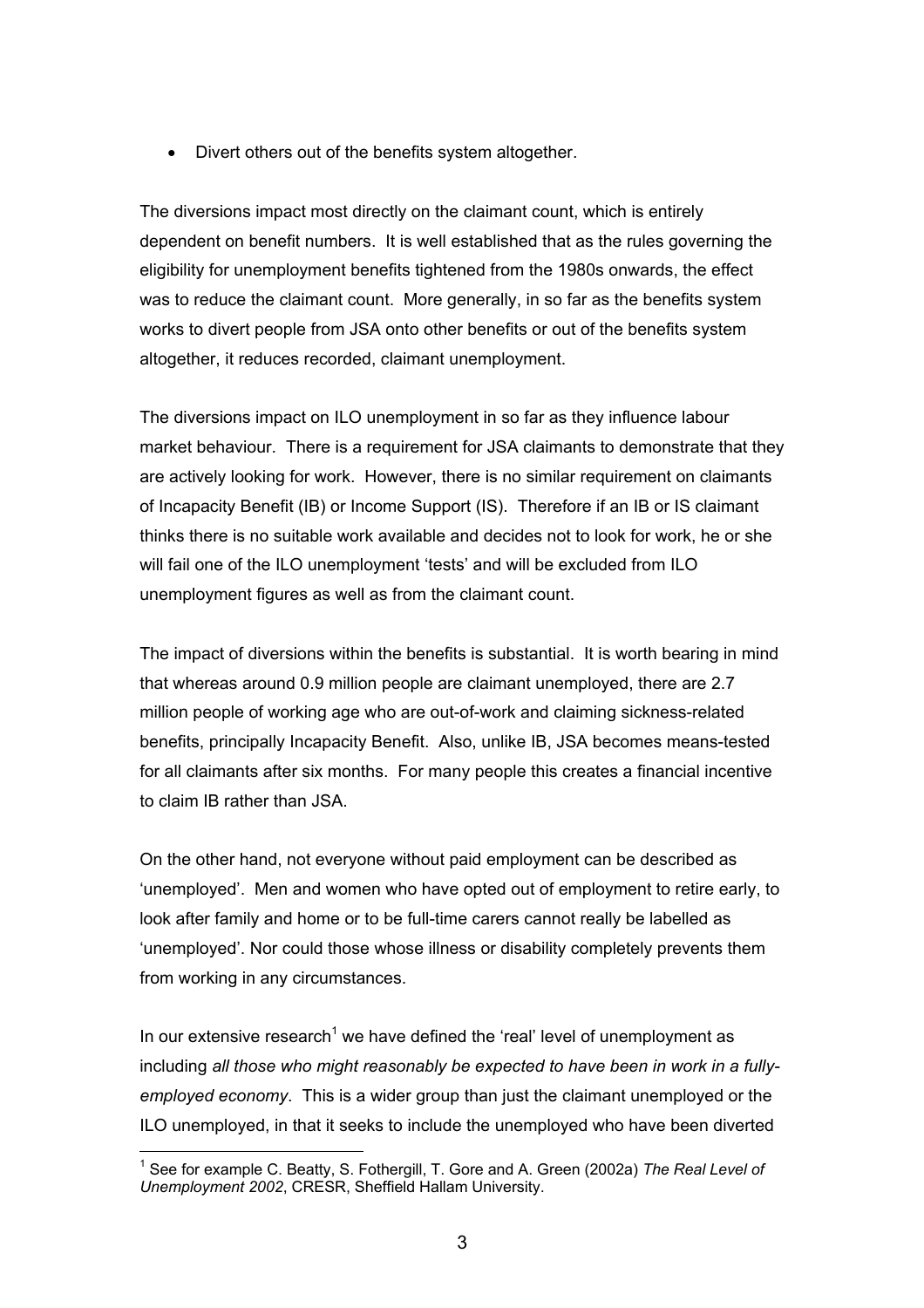onto other benefits or out of the benefits system. 'Hidden' unemployment is the difference between this wider group and 'visible' claimant unemployment.

Defined in this way, the hidden unemployed comprise a number of groups:

- Those who meet the ILO unemployment criteria (available and looking for work etc) but are excluded from the claimant count. This group includes particularly large numbers of women who are disqualified from means-tested JSA because of their partner's income. It also includes lone parents on Income Support who are looking for work.
- Those who have been diverted onto sickness-related benefits (mainly Incapacity Benefit). These are the men and women with health problems who nevertheless could be expected to be in work in a fully-employed economy.
- Those who have been diverted onto government schemes. Whereas most men and women on government schemes could not be described as unemployed, there is a group without a contract of employment that even the government itself does not count as 'in employment'.
- Those who have been diverted into premature early retirement. These are the men and women below state pension age that would have carried on working if a suitable job had been available for them.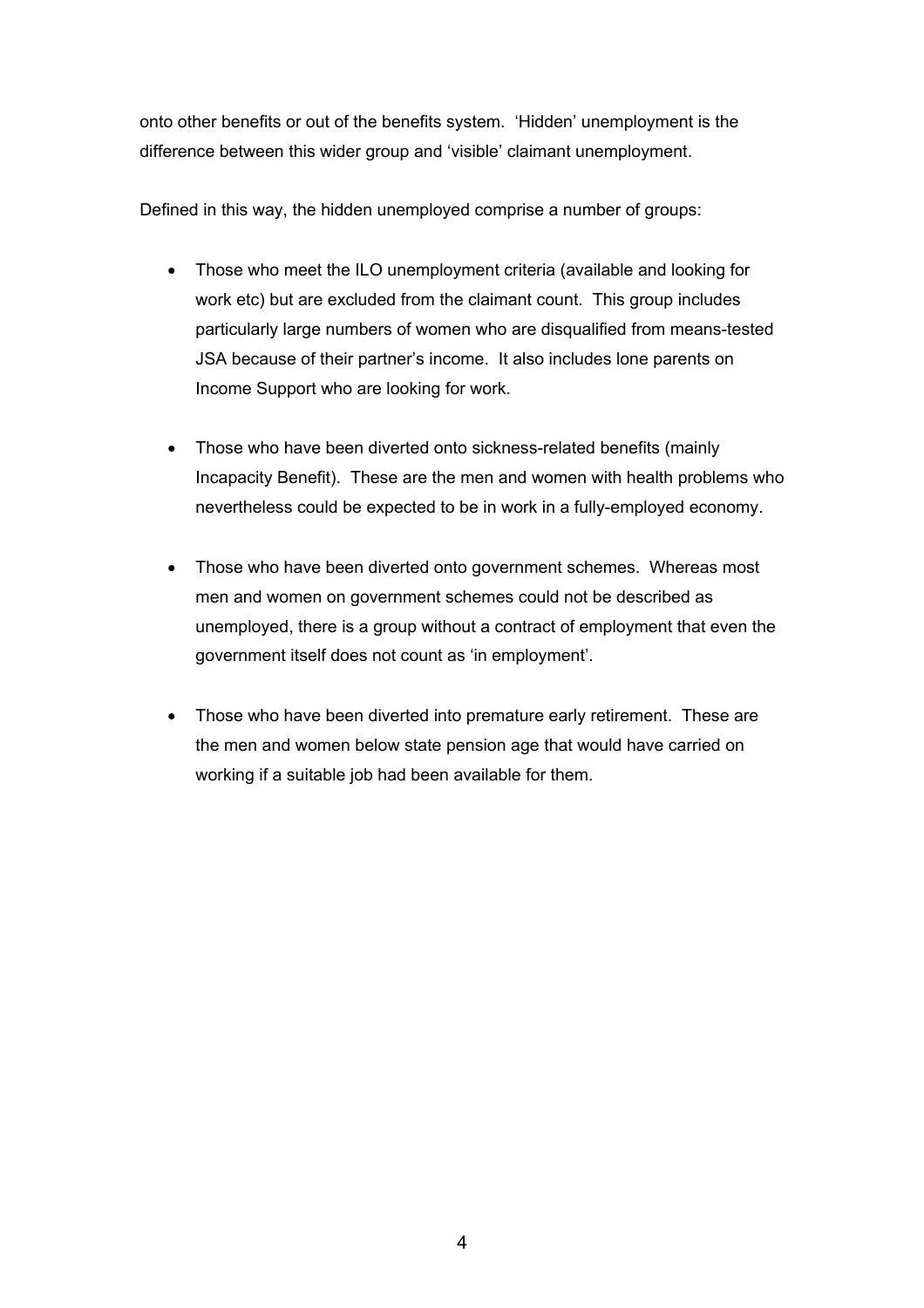#### **3. THE SCALE OF HIDDEN UNEMPLOYMENT IN THE EAST MIDLANDS**

In 2002 the present authors undertook a study for the East Midlands Regional Observatory into the scale of hidden unemployment in the region<sup>2</sup>. This remains the most comprehensive source of information on the issue, though the figures for the diversion onto sickness-related benefits have subsequently been up-dated (see section 4 of the present paper).

The study generated estimates, by district, for January 2002. The estimates were based on data from a range of sources, including the Labour Force Survey, the Census of Population and DWP benefits records. The methods are set out in full in the original paper. What should be noted here are three points:

- The estimated diversion from unemployment to sickness benefits is based on a benchmark for each district that reflects sickness claimant rates prevailing in fully-employed parts of southern England and underlying local divergences in sickness rates from the levels in this part of the South. The estimates were cross-checked by alternative methods and shown to be robust.
- The estimated diversion into premature early retirement is based on a similar benchmark, reflecting levels in fully-employed parts of the South and underlying differences.
- Only the people on government schemes without a contract of employment are counted as hidden unemployed.

Table 1 shows the estimates of hidden unemployment in January 2002, taken from this earlier study.

The first line shows that in January 2002 the total number of people in the East Midlands out-of-work and claiming unemployment-related benefits - the claimant count - was 65,000. About three quarters were men.

 $\overline{a}$ 2 C. Beatty, S. Fothergill, T. Gore and A. Green (2002b) *Hidden Unemployment in the East Midlands*, published on the East Midlands Regional Observatory website.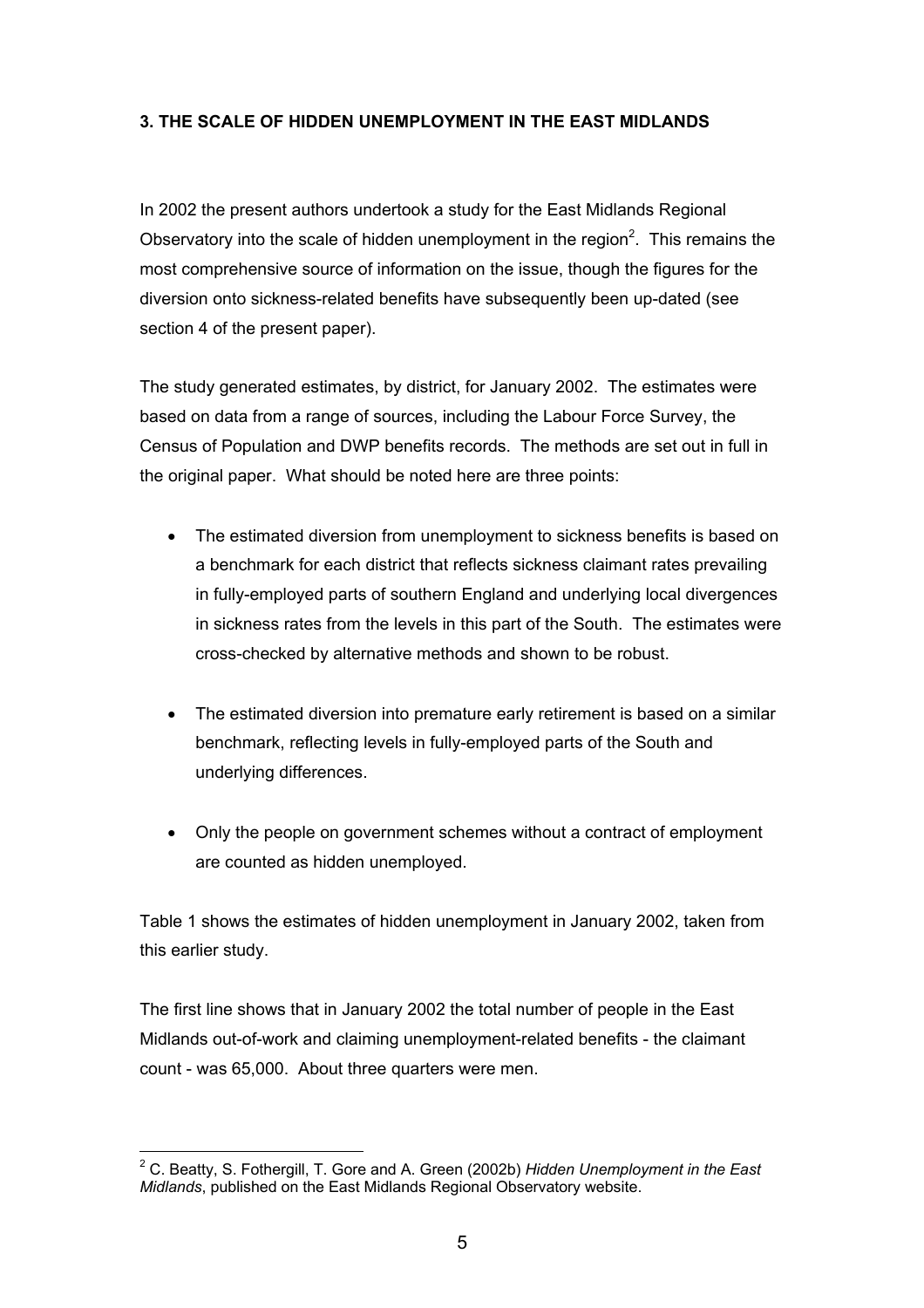|                                                                                                               | Male                              | <b>Female</b>                      | Total                               |
|---------------------------------------------------------------------------------------------------------------|-----------------------------------|------------------------------------|-------------------------------------|
| <b>CLAIMANT COUNT</b>                                                                                         | 48,500                            | 16,500                             | 65,000                              |
| Extra ILO unemployed<br>Government schemes<br>Diversion to sickness benefits<br>Diversion to early retirement | 6,500<br>2,900<br>41,200<br>7,000 | 25,500<br>2,100<br>32,500<br>4,100 | 32,000<br>5,000<br>73,700<br>11,200 |
| <b>HIDDEN UNEMPLOYMENT</b>                                                                                    | 57,700                            | 64,300                             | 122,000                             |
| <b>REAL UNEMPLOYMENT</b><br>(ie claimant plus hidden)                                                         | 106,200                           | 80,700                             | 186,900                             |

#### **Table 1: Hidden unemployment in the East Midlands, January 2002**

Source: Beatty, Fothergill, Gore and Green (2002b)

The next four lines show estimates of hidden unemployment. In total, these figures point to 122,000 hidden unemployed in the region – equivalent to nearly two hidden unemployed for every person on the claimant count.

The largest component of hidden unemployment was estimated to be the diversion to sickness-related benefits - more than 73,000, of which a little more than 40,000 were men. These are large numbers but they need to be placed in context: a total of 176,000 people of working age in the East Midlands were out-of-work and claiming sickness-related benefits. In other words, the estimates suggested that only around four out of ten sickness claimants in the region might be regarded as hidden unemployed

The second largest group are the extra ILO unemployed - 32,000 in total, of whom three-quarters are women. Many of these are individuals who are denied access to Jobseeker's Allowance, for example because other household income eliminates their entitlement. The large number of women in this particular group is a common feature of comparisons of claimant and ILO unemployment.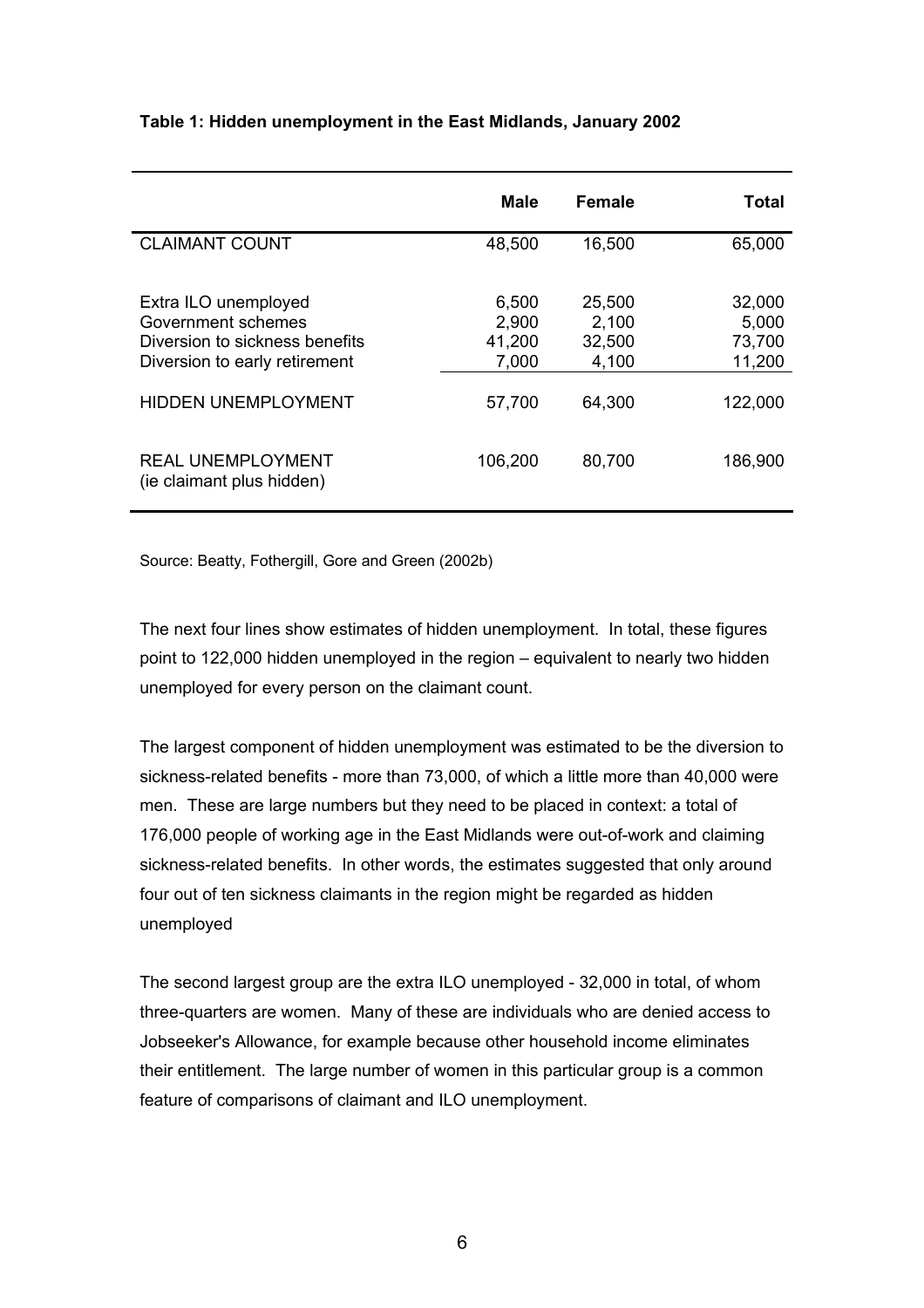The remaining components of hidden unemployment - government schemes and the excess early retired – were estimated to account for more modest numbers, 5,000 and 11,000 respectively.

Adding the hidden unemployed to the claimant count gives 'real' unemployment. The figures here point to 187,000 unemployed, of which 106,000 are men.

Hidden unemployment affects both men and women. In the East Midlands as a whole the numbers of hidden unemployed men and women were estimated to broadly similar. However, women's unemployment is more likely to be 'hidden' – four out of five of the women counted as real unemployed are 'hidden', compared to only about one in two men. Among men, sickness claimants dominate the hidden unemployed. Among women, sickness claimants and the extra ILO unemployed both contribute substantially to hidden unemployment.

Table 2 shows estimates of claimant and real unemployment by district in January 2002. In both cases the unemployment rates are expressed on the old basis – ie as a percentage of the economically active population. Districts in the region are ranked from highest to lowest on the basis of estimated real unemployment.

Whereas claimant unemployment in January 2002 varied only modestly across the region, from around 1 to 6 per cent, estimated rates of real unemployment ranged from around 3 to 15 per cent. This reflects the distribution of hidden unemployment in the region. In the districts where claimant unemployment is low, hidden unemployment typically adds 2-3 percentage points to the unemployment rate. In the districts where claimant unemployment is high, hidden unemployment typically adds 8-10 percentage points. This tendency for hidden unemployment to be greatest in areas where claimant unemployment is already known to be highest can be observed in other regions as well as the East Midlands.

It is worth noting here that there is nothing especially unusual in the estimated level of hidden unemployment in the East Midlands. The diversions from JSA to other benefits, or out of the benefits system altogether, are a UK-wide phenomenon. So is the distortion to ILO unemployment rates that arises from these diversions. In fact, the estimated scale of hidden unemployment in the East Midlands is somewhat less than in the North of England, Scotland and Wales, though rather greater than in the

7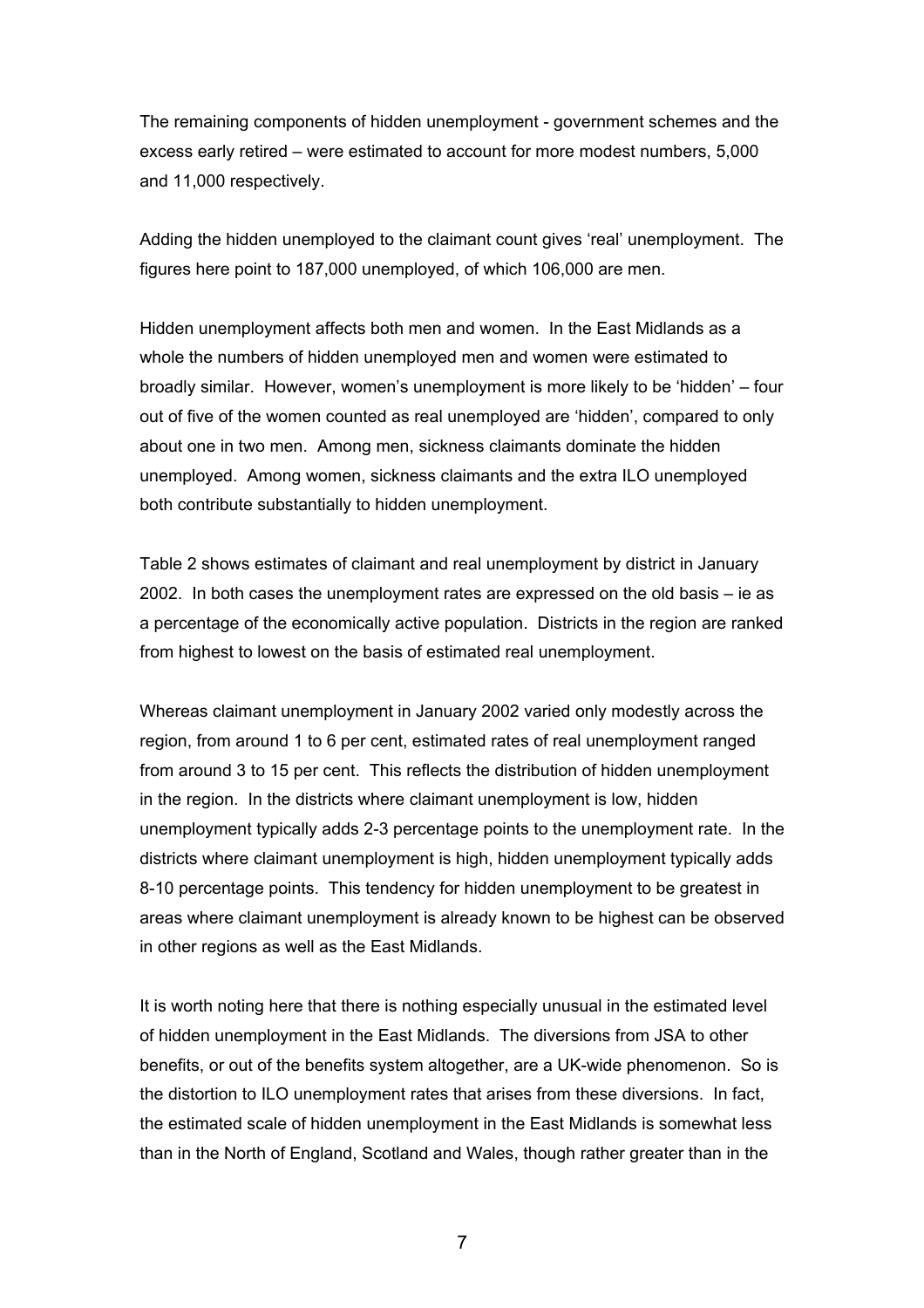South East, South West and Eastern regions<sup>3</sup>. This reflects the general tendency, mirrored within the East Midlands itself, for hidden unemployment to be concentrated in the areas where claimant unemployment is highest.

<sup>&</sup>lt;u>COM</u><br>
<sup>3</sup> C. Beatty, S. Fothergill, T. Gore and A. Green (2002b) op. cit.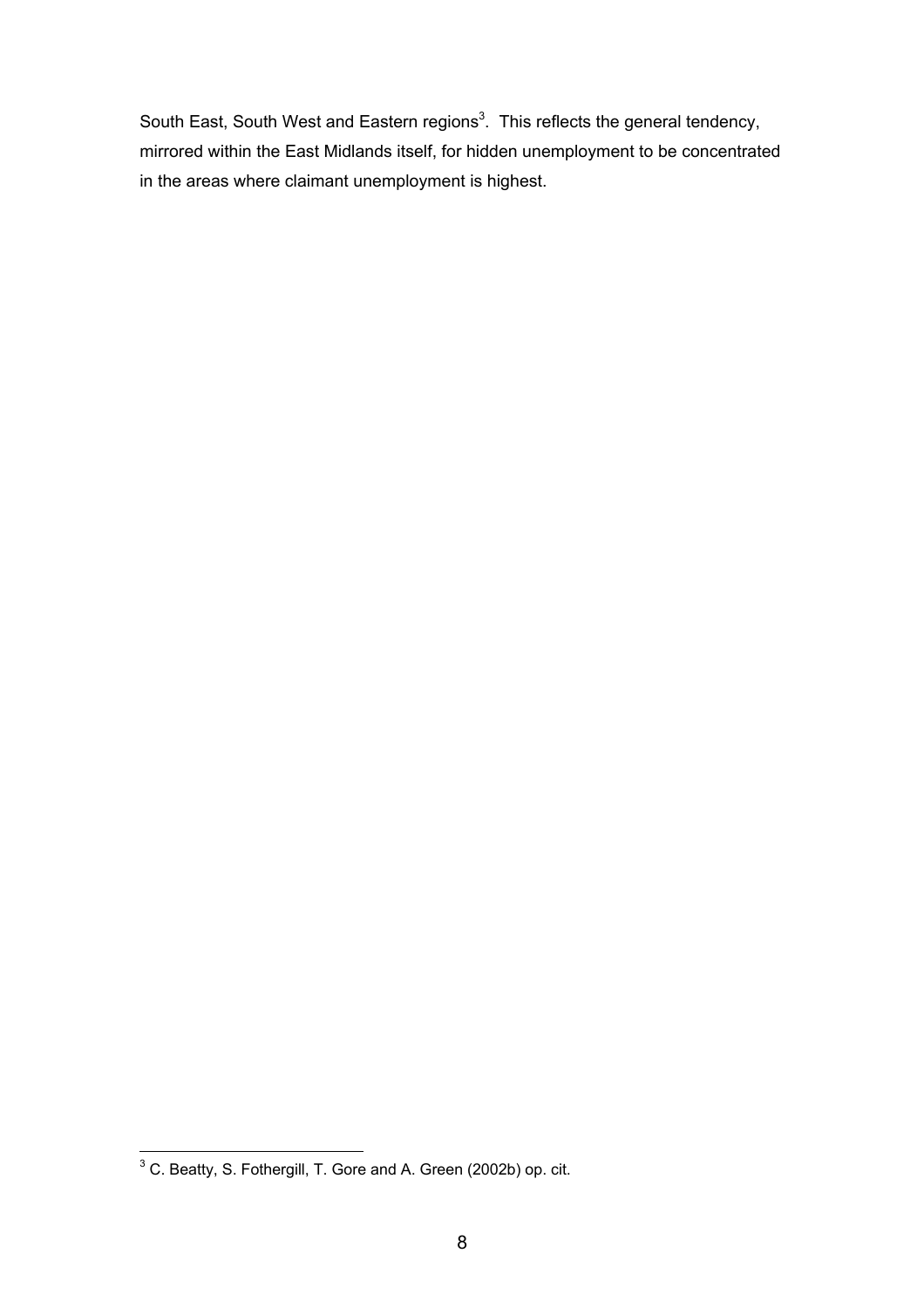|                            | <b>Claimant count</b> | Real         |
|----------------------------|-----------------------|--------------|
|                            |                       | unemployment |
|                            | (%)                   | (%)          |
|                            |                       |              |
|                            |                       |              |
| Mansfield                  | 4.5                   | 15.5         |
| <b>Bolsover</b>            | 4.3                   | 15.0         |
| Nottingham                 | 6.1                   | 15.0         |
| Chesterfield               | 5.3                   | 13.6         |
| Leicester                  | 6.2                   | 13.6         |
| <b>Bassetlaw</b>           | 4.8                   | 13.5         |
| East Lindsey               | 4.2                   | 13.1         |
| Ashfield                   | 4.1                   | 12.9         |
| Lincoln                    | 4.3                   | 11.8         |
| Corby                      | 3.4                   | 10.8         |
| <b>Newark and Sherwood</b> | 2.7                   | 10.6         |
| <b>West Lindsey</b>        | 3.5                   | 10.2         |
| North East Derbyshire      | 3.6                   | 10.1         |
| Derby                      | 4.5                   | 10.0         |
| <b>Boston</b>              | 2.5                   | 9.4          |
| Gedling                    | 2.4                   | 8.3          |
| <b>Amber Valley</b>        | 2.7                   | 7.9          |
| North West Leicestershire  | 2.0                   | 7.6          |
| <b>Broxtowe</b>            | 2.4                   | 7.5          |
| South Holland              | 1.9                   | 6.8          |
| Erewash                    | 3.0                   | 6.7          |
| South Derbyshire           | 1.9                   | 6.5          |
| Kettering                  | 1.8                   | 6.2          |
| Wellingborough             | 2.5                   | 5.7          |
|                            | 3.0                   | 5.5          |
| Northampton                |                       |              |
| South Kesteven             | 2.0                   | 5.5          |
| Oadby and Wigston          | 2.3                   | 5.5          |
| North Kesteven             | 1.7                   | 5.4          |
| <b>High Peak</b>           | 2.0                   | 5.2          |
| Daventry                   | 1.6                   | 4.9          |
| Charnwood                  | 2.4                   | 4.9          |
| Rushcliffe                 | 1.5                   | 4.9          |
| Melton                     | 1.4                   | 4.7          |
| <b>Blaby</b>               | 1.6                   | 4.6          |
| Hinckley and Bosworth      | 1.8                   | 4.3          |
| East Northamptonshire      | 1.8                   | 4.2          |
| Derbyshire Dales           | 1.6                   | 4.2          |
| Harborough                 | 1.3                   | 3.3          |
| Rutland                    | 0.6                   | 3.1          |
| South Northamptonshire     | 0.9                   | 2.8          |
|                            |                       |              |

# **Table 2: Unemployment by district, January 2002**

Source: Beatty, Fothergill, Gore and Green (2002b)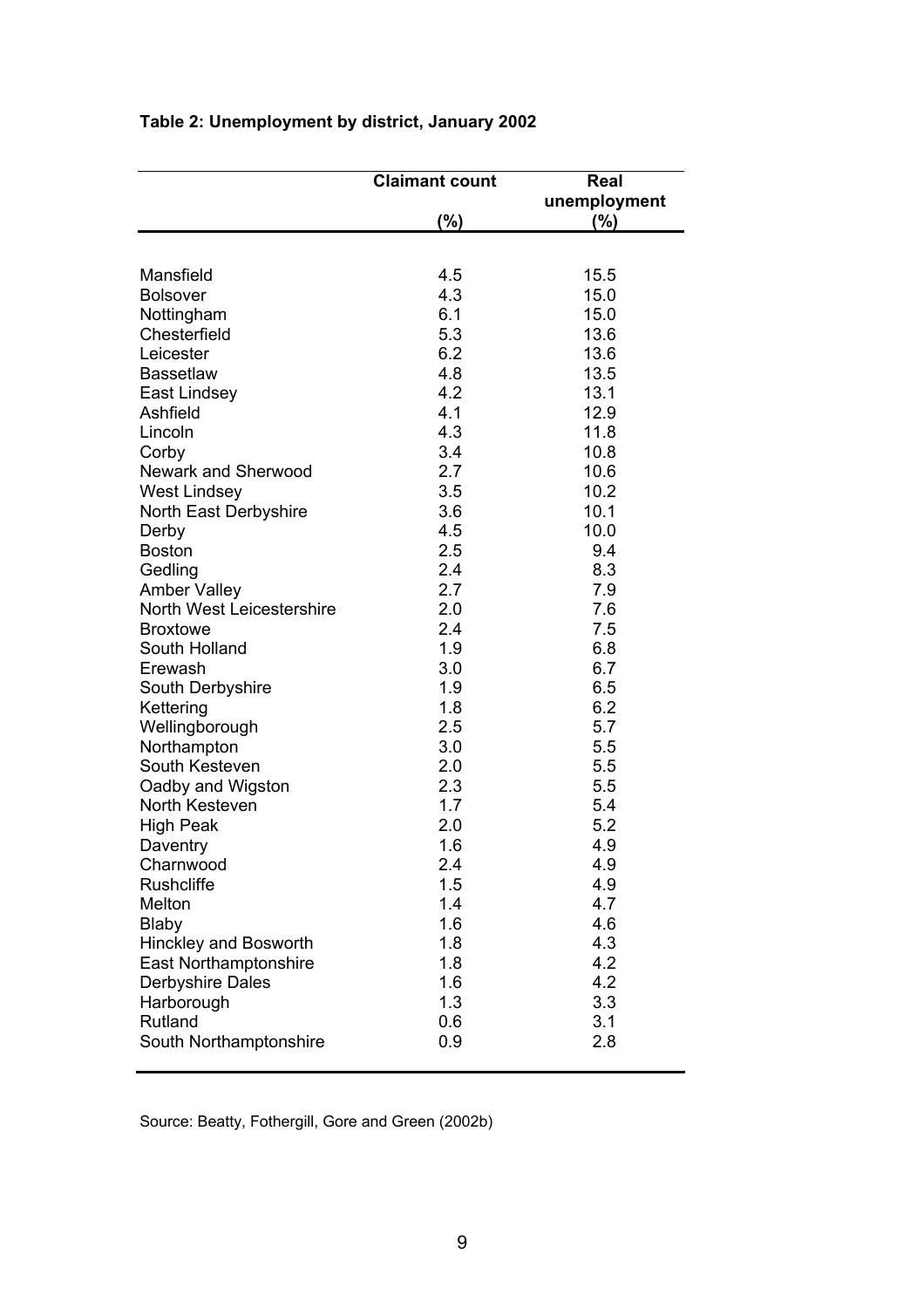#### **4. NEW ESTIMATES OF THE DIVERSION ONTO SICKNESS BENEFITS**

The largest component of hidden unemployment identified in the 2002 East Midlands study was the diversion onto sickness-related benefits, principally Incapacity Benefit. This part of the estimates was based on DWP benefits data for August 2001. The estimates have subsequently been revised for all GB districts using DWP data for August 2003 $^4$ .

The methods used are identical to those in the earlier East Midlands study. For each district, a 'benchmark' has been calculated that reflects present-day sickness claimant rates in fully-employed parts of southern England and the underlying differences in sickness rates between each district and that part of the South. Excesses over this benchmark are judged to be a form of hidden unemployment.

As previously, the hidden unemployed among sickness claimants are those who might reasonably be expected to have been in work in a fully-employed economy. There is no suggestion that their claims are fraudulent, or that the health problems are anything less than real. The point is that in the parts of Britain where there is effectively full employment, most people with health problems or disabilities do work. What happens in labour markets that are operating below full employment is that men and women with health problems are amongst those who find it most difficult to secure and hold on to employment, and when they are out-of-work their health problems qualify them to claim Incapacity Benefit rather than Jobseeker's Allowance. They therefore drop out not only from employment but also from recorded, claimant unemployment.

Table 3 presents these new estimates of the diversion from unemployment to sickness benefits, for each district in the East Midlands in August 2003. The districts are ranked from highest to lowest on the basis of the estimated rate of hidden unemployment among sickness claimants. There are three parts to the table.

The first two columns show the actual number of sickness-related claimants of working age (16-59/64) in each district, from DWP benefit records. This figure refers to recipients of Incapacity Benefit, NI credits for incapacity (for those without

 $\overline{a}$ 

<sup>4</sup> See C. Beatty and S. Fothergill (2004) *The Diversion from 'Unemployment' to 'Sickness' Across British Regions and Districts*, CRESR, Sheffield Hallam University.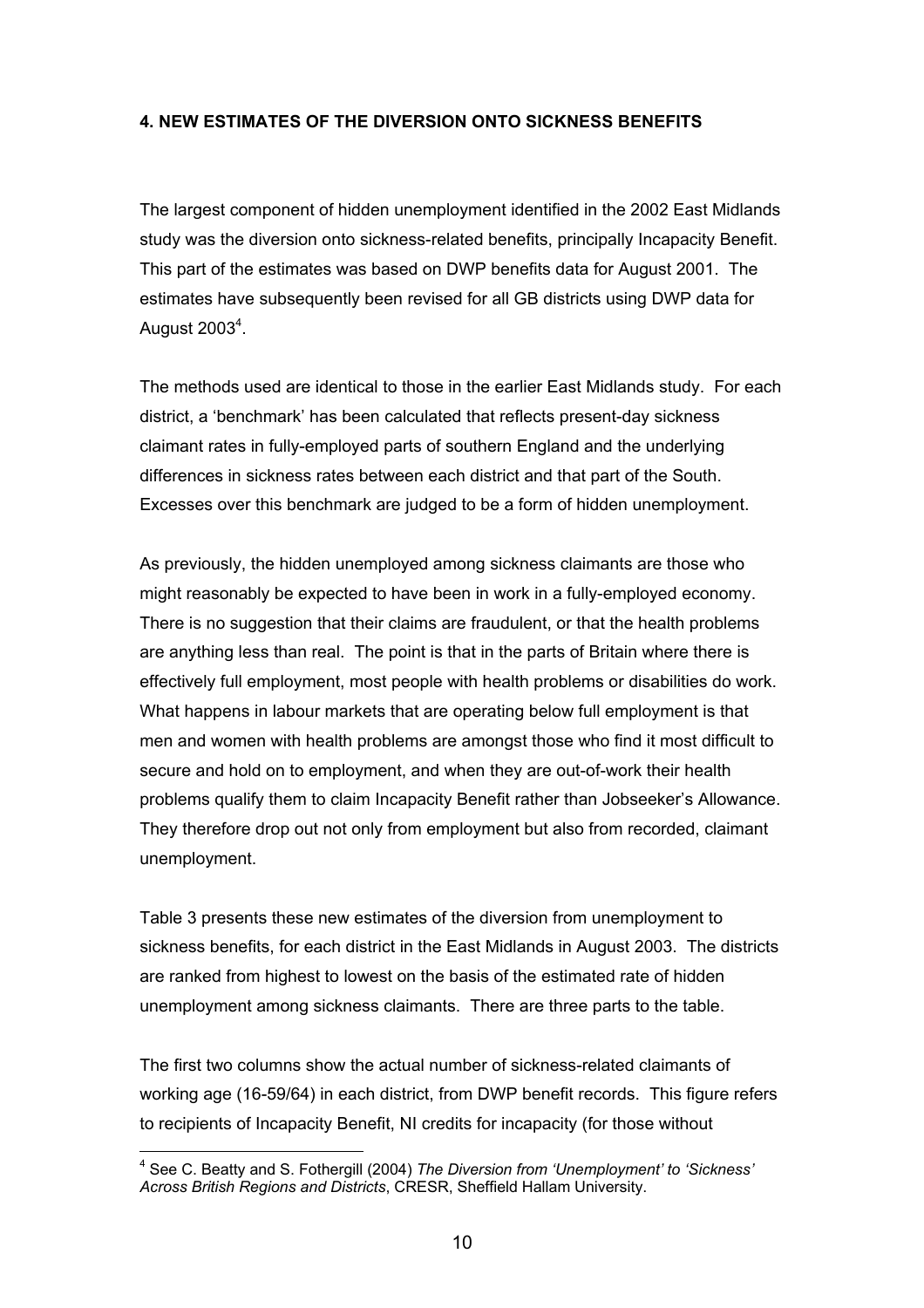#### **Table 3: Estimated diversion from unemployment to sickness benefits by district in the East Midlands, August 2003**

|                           | <b>Sickness claimants</b> |          | <b>Full employment</b><br>benchmark |          | <b>Diversion from</b><br>unemployment |          |
|---------------------------|---------------------------|----------|-------------------------------------|----------|---------------------------------------|----------|
|                           | no                        | % w. age | no                                  | % w. age | no                                    | % w. age |
| Mansfield                 | 6,900                     | 11.6     | 2,800                               | 4.8      | 4,100                                 | 6.8      |
| <b>Bolsover</b>           | 5,100                     | 11.6     | 2,100                               | 4.8      | 3,000                                 | 6.8      |
| Chesterfield              | 6,900                     | 11.5     | 2,900                               | 4.9      | 4,000                                 | 6.6      |
| East Lindsey              | 7,700                     | 10.2     | 3,800                               | 5.1      | 3,900                                 | 5.1      |
| Ashfield                  | 7,100                     | 10.0     | 3,200                               | 4.5      | 3,900                                 | 5.5      |
| Nottingham                | 17,400                    | 9.9      | 9,000                               | 5.1      | 8,400                                 | 4.8      |
| Lincoln                   | 4,900                     | 9.1      | 2,500                               | 4.7      | 2,400                                 | 4.4      |
| <b>Bassetlaw</b>          | 6,000                     | 9.0      | 2,500                               | 3.8      | 3,500                                 | 5.3      |
| Corby                     | 2,800                     | 8.5      | 1,200                               | 3.7      | 1,600                                 | 4.8      |
| Leicester                 | 15,100                    | 8.4      | 8,200                               | 4.5      | 6,900                                 | 3.9      |
| Newark and Sherwood       | 5,000                     | 7.8      | 2,400                               | 3.8      | 2,600                                 | 4.0      |
| <b>Amber Valley</b>       | 5,600                     | 7.8      | 3,000                               | 4.2      | 2,600                                 | 3.6      |
| <b>Boston</b>             | 2,600                     | 7.8      | 1,400                               | 4.1      | 1,200                                 | 3.7      |
| Derby                     | 10,600                    | 7.8      | 5,700                               | 4.2      | 4,900                                 | 3.6      |
| North East Derbyshire     | 4,500                     | 7.6      | 2,400                               | 4.1      | 2,100                                 | 3.5      |
| <b>West Lindsey</b>       | 3,600                     | 7.5      | 2,000                               | 4.1      | 1,600                                 | 3.4      |
| Erewash                   | 4,200                     | 6.2      | 2,800                               | 4.1      | 1,400                                 | 2.1      |
| Gedling                   | 4,200                     | 6.1      | 2,500                               | 3.6      | 1,700                                 | 2.5      |
| South Derbyshire          | 3,100                     | 5.9      | 1,700                               | 3.3      | 1,400                                 | 2.6      |
| <b>Broxtowe</b>           | 3,900                     | 5.8      | 2,400                               | 3.5      | 1,500                                 | 2.3      |
| North West Leicestershire | 3,100                     | 5.8      | 1,900                               | 3.5      | 1,200                                 | 2.3      |
| <b>High Peak</b>          | 3,200                     | 5.8      | 2,300                               | 4.1      | 900                                   | 1.6      |
| Wellingborough            | 2,600                     | 5.7      | 1,700                               | 3.8      | 900                                   | 1.9      |
| Kettering                 | 2,900                     | 5.7      | 1,900                               | 3.7      | 1,000                                 | 2.0      |
| South Holland             | 2,500                     | 5.5      | 2,000                               | 4.4      | 500                                   | 1.1      |
| North Kesteven            | 3,000                     | 5.2      | 2,600                               | 4.5      | 400                                   | 0.7      |
| Northampton               | 6,300                     | 5.1      | 5,200                               | 4.2      | 1,100                                 | 0.9      |
| Oadby and Wigston         | 1,600                     | 4.6      | 1,000                               | 3.0      | 600                                   | 1.6      |
| Hinckley and Bosworth     | 2,800                     | 4.5      | 2,200                               | 3.5      | 600                                   | 0.9      |
| <b>Rushcliffe</b>         | 2,900                     | 4.4      | 2,700                               | 4.0      | 300                                   | 0.4      |
| South Kesteven            | 3,300                     | 4.3      | 2,800                               | 3.7      | 500                                   | 0.7      |
| Daventry                  | 1,900                     | 4.1      | 1,400                               | 3.0      | 500                                   | 1.2      |
| Derbyshire Dales          | 1,700                     | 4.1      | 1,500                               | 3.7      | 200                                   | 0.4      |
| Charnwood                 | 4,000                     | 4.1      | 3,200                               | 3.3      | 800                                   | 0.8      |
| <b>Blaby</b>              | 2,300                     | 4.1      | 2,000                               | 3.5      | 300                                   | 0.5      |
| East Northamptonshire     | 1,900                     | 3.9      | 1,600                               | 3.4      | 300                                   | 0.5      |
| Rutland                   | 700                       | 3.4      | 700                                 | 3.2      | 0                                     | 0.2      |
| Harborough                | 1,500                     | 3.1      | 1,700                               | 3.5      | 0                                     | 0.0      |
| Melton                    | 900                       | 3.0      | 1,000                               | 3.5      | 0                                     | 0.0      |
| South Northamptonshire    | 1,400                     | 2.7      | 1,500                               | 3.0      | 0                                     | 0.0      |
| East Midlands             | 177,700                   | 6.8      | 105,600                             | 4.1      | 72,600                                | 2.8      |

Sources: DWP and author's estimates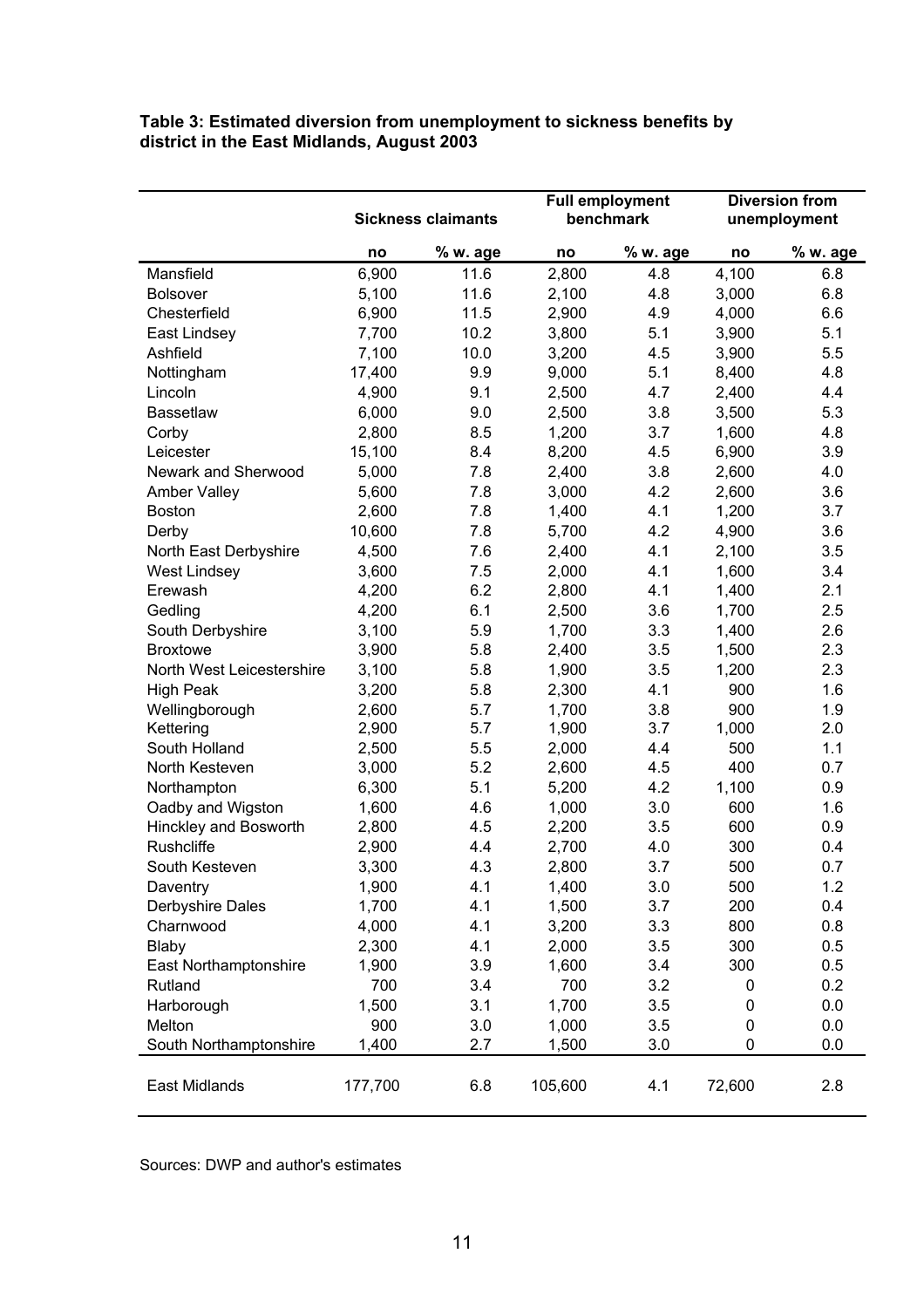sufficient credits to qualify for IB itself) and Severe Disablement Allowance. None of these people are included in the unemployment claimant count. The first column shows the absolute number in each district, and the second expresses this as a percentage of the total population of working age in the district.

The third and fourth columns show the 'benchmark' for each district. This shows the sickness claimant number and rate that could be expected if there was full employment in that district.

The fifth and sixth columns show the estimated scale of the diversion from unemployment to sickness benefits in each district.

Across the East Midlands as a whole, 177,700 adults of working age were out of work and claiming sickness-related benefits in August 2003. This represented 6.8 per cent of the entire working age population of the region. This headline figure was up very slightly from the total of 176,000 in August 2001 used in the earlier East Midlands study, and was made up of 105,400 men and 72,300 women. These numbers need to be seen in context. In May 2004 for example, only 38,600 men and 14,400 women were claimant unemployed in the East Midlands.

The geographical distribution of sickness claimants within the region reveals strong and systematic patterns. The highest sickness benefit rates are in the former coalfield districts of North Nottinghamshire and North Derbyshire. Mansfield and Bolsover are the extreme cases: here around one in nine of all adults of working age are sickness claimants. East Lindsey, on the Lincolnshire coast, also has a high sickness claimant rate. The region's three largest cities (Nottingham, Derby, Leicester) have the largest numbers of sickness claimants, but this represents a smaller proportion of their working age population, though still considerably more than in surrounding suburban districts. In the south of the region there is an extensive swathe of districts where sickness claimant rates are much lower, generally in the 3 to 5 per cent range.

The 'benchmark' number of sickness claimants in the East Midlands region is 105,600, made up of 65,100 men and 40,500 women. This is an estimate of the sickness claimant level in the region that might be achieved in the context of full employment everywhere, and below which the figure would be unlikely to sink in the absence of improvements underlying levels of health or changes in the ways that the

12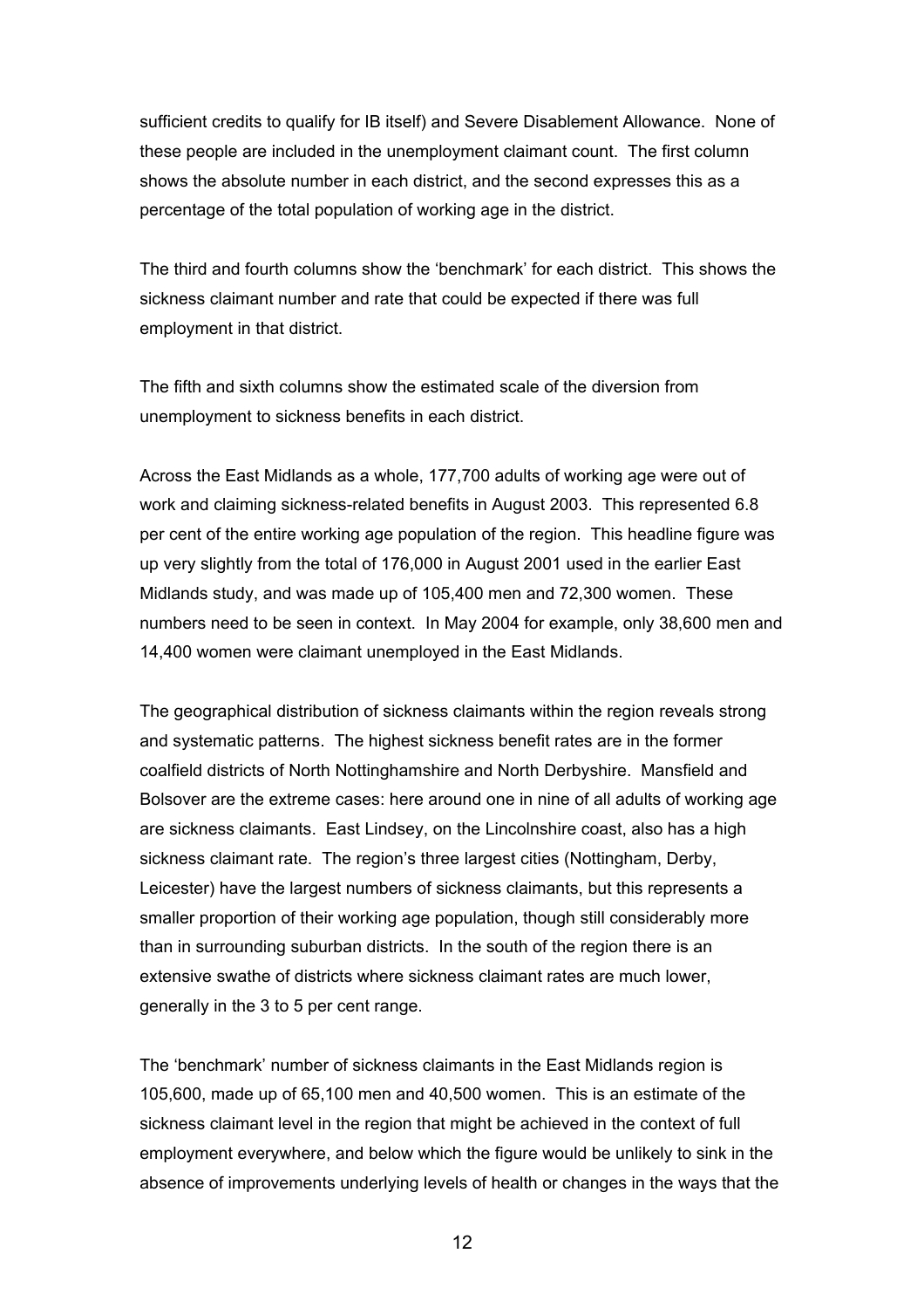benefits system, the employment services and employers operate. The figure is principally a reflection of present-day sickness claimant rates in fully-employed parts of the South, with an adjustment for underlying differences in health between the South and the East Midlands. The benchmark does not vary enormously across the region but is a little higher in former coalfield districts, for example, reflecting higher underlying levels of incapacitating ill health.

The difference between the number of sickness claimants of working age in the region and the benchmark represents the estimated scale of hidden unemployment among this group. For the region as a whole the figures point to over 72,000 hidden unemployed, or 2.8 per cent of the total working age population, made up of just over 40,000 men and nearly 32,000 women. What is particularly worth noting is that the estimated scale of hidden unemployment among this group exceeds the current figure for claimant unemployment in the region (53,000 in May 2004).

The estimated scale of hidden unemployment among sickness claimants varies considerably across the region. In three districts – South Northamptonshire, Melton and Harborough – it is estimated that there is no hidden unemployment at all in this category. Indeed, in these three districts the number of claimants is actually fractionally below the benchmark. What this is in effect saying is that three districts are already at or very close to full employment and that just about all those people with health problems who might work do so already.

There is a further group of 15 districts, mostly in the southern half of the region, where the estimated hidden unemployment among sickness claimants represents less than 2 per cent of the working age population. In these 15 districts as a whole, it is estimated that there are fewer than 7,000 hidden unemployed in this category.

In contrast there is a group of ten districts where hidden unemployment among sickness claimants is estimated to account for between 4 and 7 per cent of the working age population. In these ten districts as a whole, more than 37,000 men and women fall into this category. Mansfield and Bolsover are again the extreme cases, both with nearly 7 per cent of adults of working age estimated to be hidden unemployed in this way. Of the ten districts, six are former coalmining areas (Mansfield, Bolsover, Chesterfield, Ashfield, Bassetlaw and Newark and Sherwood).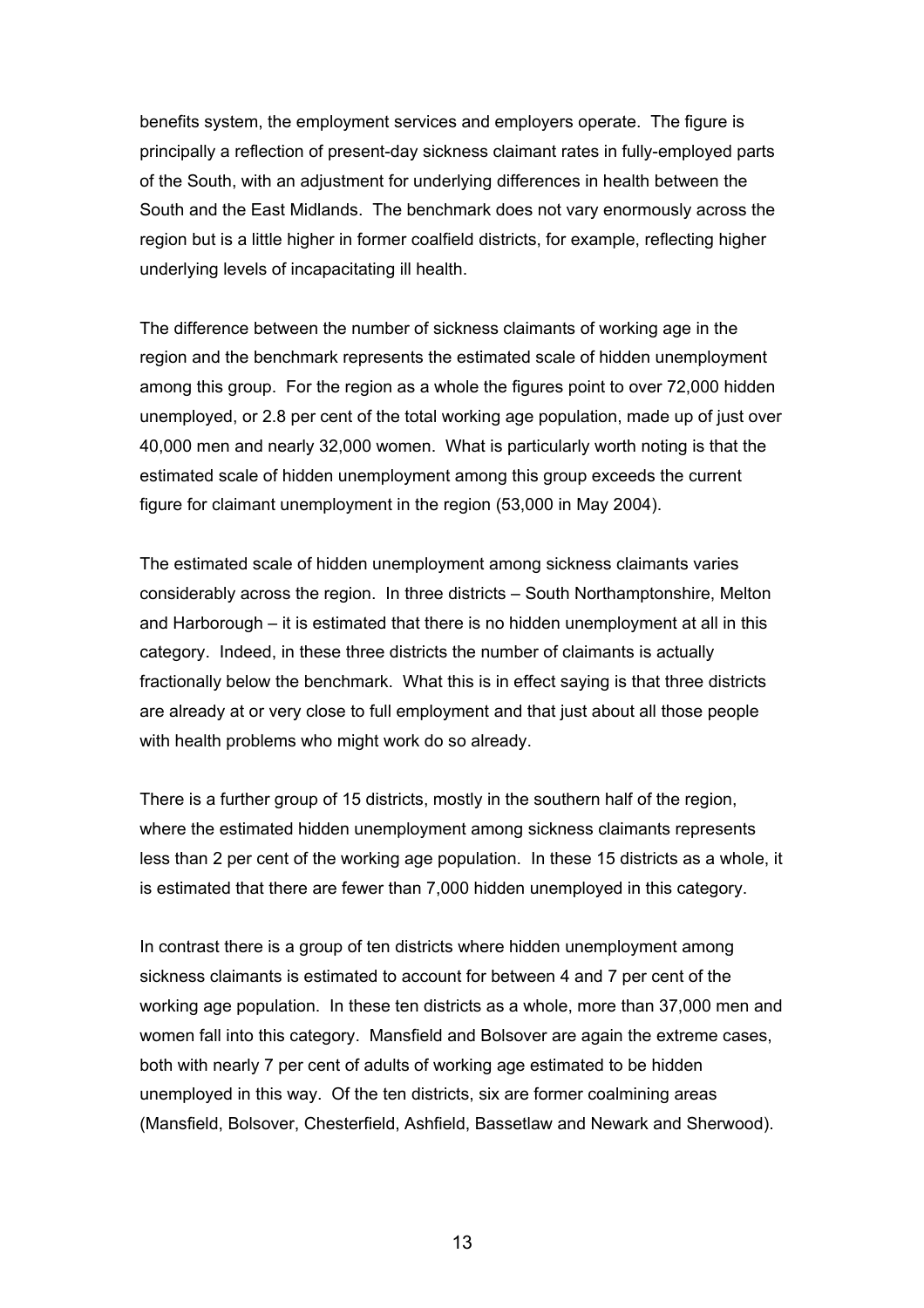The region's three largest cities all have relatively high hidden unemployment, with one (Nottingham) coming eighth on the list. However, in each case the district boundary is drawn tightly around the urban core, excluding substantial commuter areas where hidden unemployment is estimated to be much lower. Taken as a whole, the region's three largest urban areas have rates of hidden unemployment that are well below those in the former mining areas.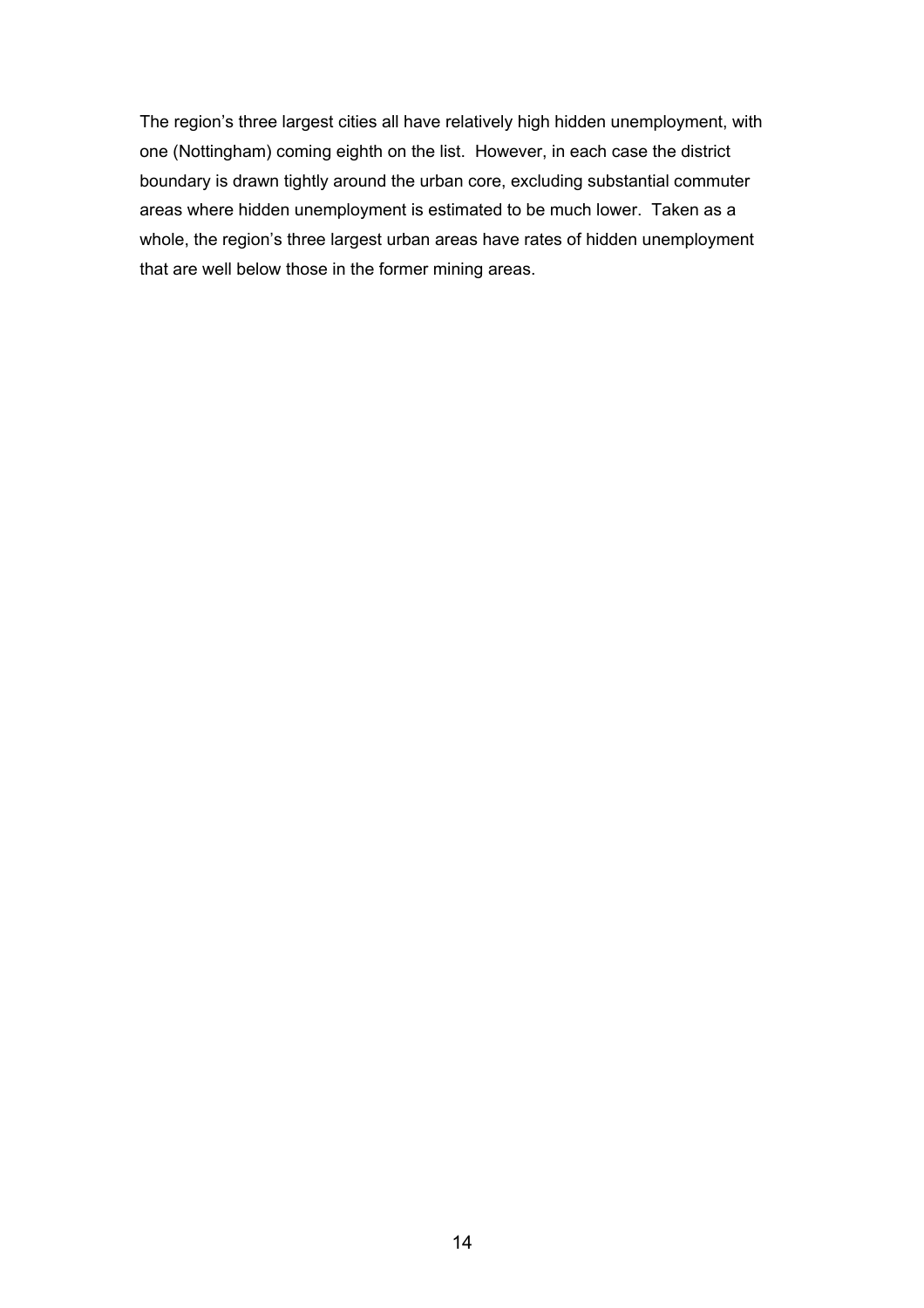#### **5. SURVEY EVIDENCE ON IB CLAIMANTS IN THE EAST MIDLANDS**

During the late 1990s the present authors undertook substantial survey work covering men of working age who had become detached from the labour market $5$ . A high proportion of these men were Incapacity Benefit claimants. Two of the survey areas were in the East Midlands – Chesterfield and Northampton. Subsequent surveys in other parts of the country $^6$  indicate that the main features of this group of non-employed men have not altered greatly in recent years. The East Midlands survey data therefore still provides important insights into this important group.

Chesterfield and Northampton illustrate the contrasting labour market circumstances within the East Midlands. In August 2003, according to DWP data, Chesterfield had 4,200 men of working age out-of-work and claiming sickness-related benefits (mainly Incapacity Benefit), representing a claimant rate of 13.5 per cent. In Northampton, a rather larger town, the equivalent figures were 3,900 men representing a rate of 6.2 per cent. Our estimates of hidden unemployment among these men<sup>7</sup> are 2,500 in Chesterfield and 800 in Northampton, representing rates of 8.0 per cent and 1.3 per cent respectively.

Table 4 presents descriptive data on the key characteristics of male IB claimants in these two East Midlands towns. This information is based on face-to-face interviews with 156 men in Chesterfield and 134 in Northampton, from a representative sample of enumeration districts in each town.

There are a number of similarities between male IB claimants in Chesterfield and Northampton:

• In both towns, around three-quarters are manual workers

 $\overline{a}$ 

 $<sup>5</sup>$  See in particular P. Alcock, C. Beatty, S. Fothergill, R. Macmillan and S. Yeandle (2003)</sup> *Work to Welfare: how men become detached from the labour market*, CUP, Cambridge.

<sup>6</sup> For example C. Beatty, S. Fothergill and N. Barraclough (2003) *Unemployment and Economic Inactivity in Britain's Seaside Towns*, CRESR, Sheffield Hallam University.

 $7$  C. Beatty and S. Fothergill (2004) op. cit.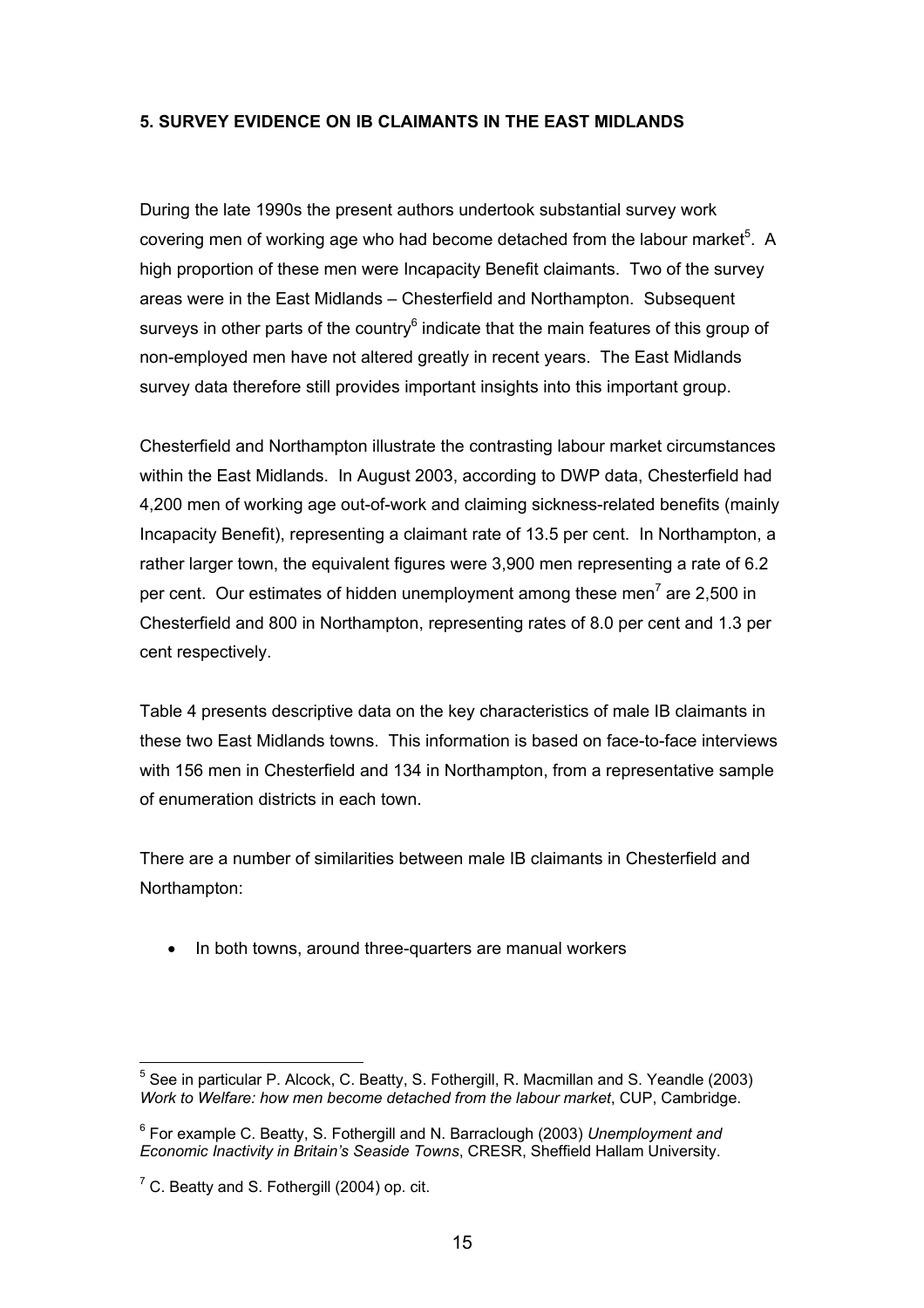- Around 40 per cent have no formal qualifications (though this proportion will have fallen since the time of the survey as an older cohort who left school at 14 or 15 reaches state pension age)
- Around half have been out of work for at least five years
- Relatively few are active job seekers, though more looked for work when their last job ended
- Nearly all report health limitations on the work they can do

## **Table 4: Key characteristics of male IB claimants aged 25-64**

|                                     | <b>Chesterfield</b><br>$(\%)$ | Northampton<br>(%) |
|-------------------------------------|-------------------------------|--------------------|
| <b>Personal attributes</b>          |                               |                    |
| Age $50+$                           | 64                            | 53                 |
| No formal qualifications            | 39                            | 44                 |
| Manual occupation                   | 74                            | 75                 |
| Labour market attachment            |                               |                    |
| 5 yrs or more since last F-T job    | 53                            | 50                 |
| 10 yrs or more in last F-T job      | 57                            | 42                 |
| Would like a F-T job                | 45                            | 62                 |
| Looked for job after last job ended | 25                            | 26                 |
| Looking now                         | 7                             | 9                  |
| <b>Health</b>                       |                               |                    |
| Health $=$ main reason for job loss | 44                            | 60                 |
| Some health limitation              | 95                            | 99                 |
| Can't do any work                   | 11                            | 21                 |

Source: Sheffield Hallam survey data

There are however also important differences between male IB claimants in the two towns:

• Male IB claimants in Chesterfield are a somewhat older group – nearly twothirds are over 50, compared to just over half in Northampton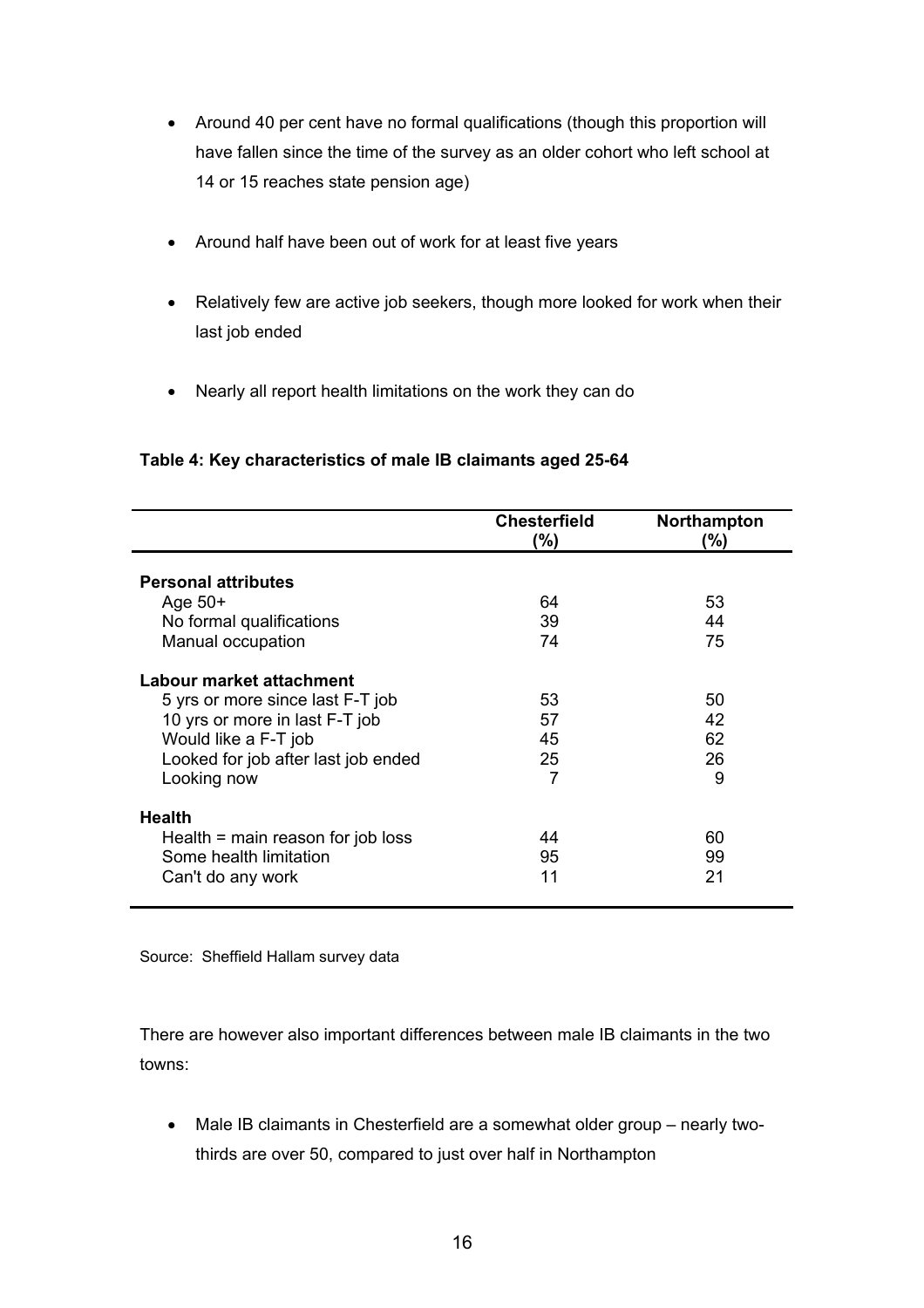- Chesterfield claimants are more likely to have held their last job for ten years or more
- More of the Northampton claimants say they would still like a full-time job
- Northampton claimants are more likely to have lost their last job mainly because of ill health or injury
- Northampton claimants are more likely to say that they can't do any work in any circumstances

These differences are not arbitrary or a reflection of sampling error. They reflect general trends that can be observed among male IB claimants across a range of survey areas. In general, where IB claimants are more numerous (eg Chestefield) they are more likely to display greater detachment from the labour market despite substantial previous employment histories. They bear the hallmarks of group that has been pushed out of employment by restructuring and has not found a way back. Where IB claimants are less numerous (eg in Northampton) ill heath or injury is more likely to lie at the root of job loss and continuing non-employment, even though the desire to work can remain strong. The differences between Chesterfield and Northampton therefore probably offer insights into the differences between IB claimants in the north and south of the East Midlands region more generally.

Table 5 looks at the financial circumstances of these men. There are again important similarities – a sizeable minority have pension income, and between a third and a half also claim means-tested benefits (eg Income Support, Council Tax Benefit) as a top-up to Incapacity Benefit. The differences between the towns are however at least as illuminating. On four of the five indicators, male IB claimants in Chesterfield appear to be a better off group than male IB claimants in Northampton. In Chesterfield, they are more likely to have pension income (from private or occupational schemes), more likely to have a redundancy lump-sum, more likely to own their home outright, and less likely to claim means-tested benefits. The exception is having a partner in work, which is more prevalent in Northampton. Male IB claimants in Chesterfield are therefore not only more numerous but also on balance somewhat better off. This is once more a tendency that can be observed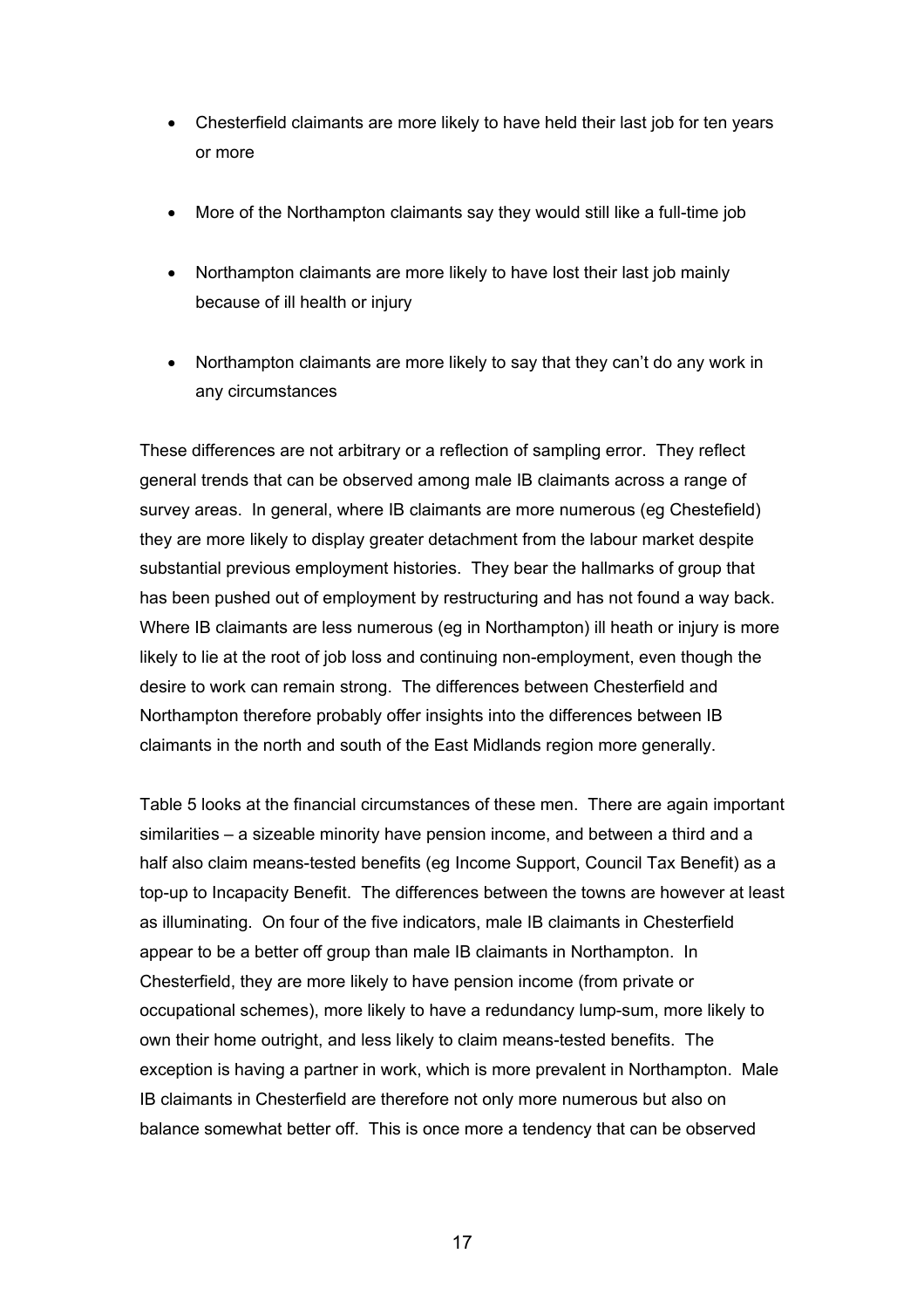across a range of survey areas, rather than an observation specific to these two East Midland towns<sup>8</sup>.

What this survey information does is reinforce the impression that where there are relatively small numbers of IB claimants, as in Northampton, they are a more marginalized, disadvantaged group. In Northampton, and surrounding parts of the southern half of the East Midlands, male IB claimants are predominantly a group that faces greater health problems, has always found it difficult to find and retain a place in the labour market, and is less well-off as a result. In contrast in Chesterfield, and other areas with high numbers of IB claimants, there is clear evidence of a cohort of claimants passing through the system who have substantial work histories but have been made redundant by their previous employers. They have not re-entered employment and their joblessness now shows up in IB data rather than unemployment figures.

| <b>Chesterfield</b><br>(%) | Northampton<br>(%) |
|----------------------------|--------------------|
| 40                         | 26                 |
| 21                         | 8                  |
| 37                         | 48                 |
| 25                         | 19                 |
| 27                         | 33                 |
|                            |                    |

#### **Table 5: Selected financial circumstances of male IB claimants**

Source: Sheffield Hallam survey data

 8 P. Alcock, C. Beatty, S. Fothergill, R. Macmillan and S. Yeandle (2003) op.cit.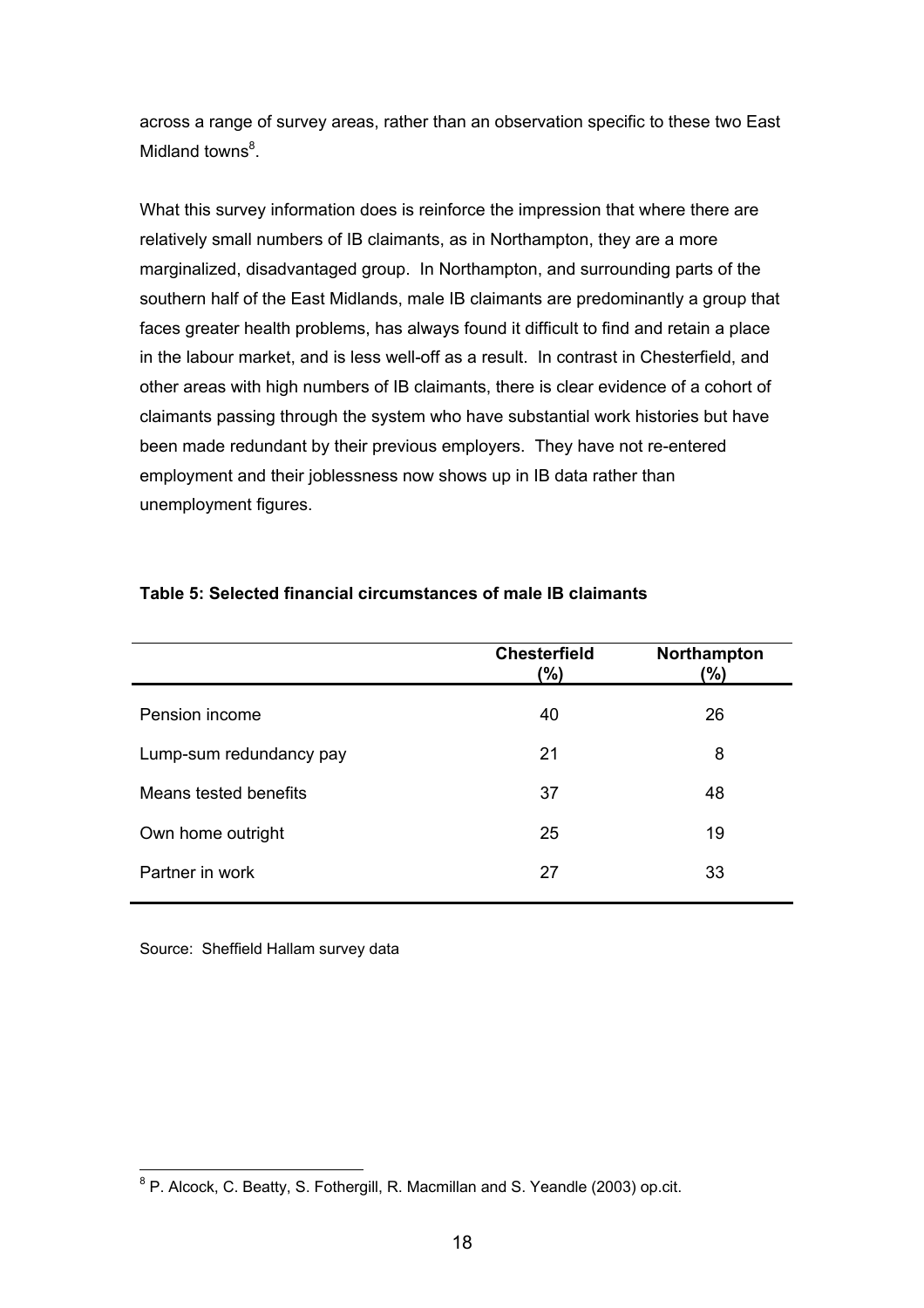#### **6. THE IMPLICATIONS FOR POLICY DEVELOPMENT**

#### **Key empirical observations**

The evidence in the previous sections highlights five key observations that it is essential to bear in mind in designing labour market policies for the East Midlands:

- There is substantial hidden unemployment in the region. Despite sustained economic growth since the mid 1990s, there are around 120,000 men and women in the region who could be described as unemployed who are not included in the unemployment claimant count. This hidden unemployment is more than double the claimant count itself
- Men and women who have been diverted onto sickness benefits, principally Incapacity Benefit, are by far the largest group among the hidden unemployed. We estimate that some 72,000 people fall into this category, or about four out of ten currently claiming these benefits. These are people who could reasonably be expected to have been in work in a fully-employed economy. They do not represent fraudulent claims.
- There are also substantial numbers of hidden unemployed who are looking for work and available for work but are not claiming either Jobseeker's Allowance or Incapacity Benefit. Women are especially well represented among this group.
- Hidden unemployment is unevenly spread across the East Midlands. In general, the areas with the highest claimant unemployment have the highest hidden unemployment. There is little evidence of substantial hidden unemployment across large parts of the southern half of the region. The worst concentrations are in the former coalmining districts of Nottinghamshire and Derbyshire.
- There is also evidence that joblessness among IB claimants in southern parts of the region, such as Northampton, is qualitatively different to that in other parts of the region where it is more widespread. Where IB claimants are less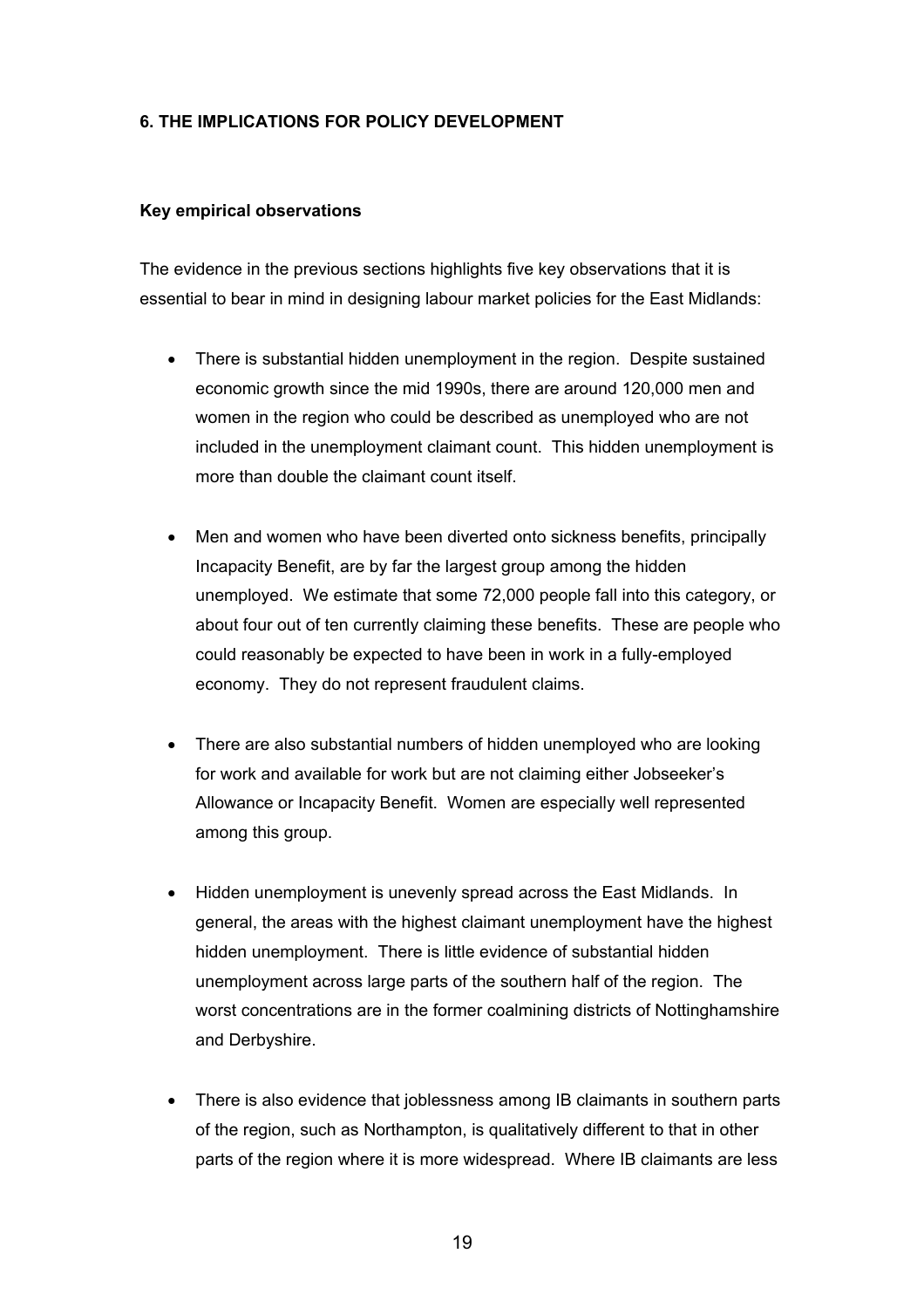numerous they are also more disadvantaged and likely to face greater personal obstacles to re-employment.

#### **Two competing perspectives**

It is important to be aware that there are two competing perspectives concerning the scale and location of hidden unemployment across the UK. What the perspectives share is the view that there are very large numbers of working age adults who are not conventionally unemployed but who could – indeed should – be re-engaged with the labour market. Many of these people are benefit claimants, so a shift into employment would cut public expenditure and raise national output as well as address levels of poverty and social exclusion. Where the perspectives differ is in their assessment of the causes and solutions.

#### *The supply-side perspective*

This is the perspective presently adopted by the Treasury and the Department for Work and Pensions. It is most fully articulated in the December 2003 report *Full*  Employment in Every Region<sup>9</sup>. The argument is that plenty of jobs are becoming available all the time everywhere, and that the geographical distribution of benefit claimants, such as IB claimants, bears little relationship to the local availability of employment. Continuing non-employment and benefit dependency is therefore best understood by reference to skill levels, motivation and financial disincentives to work.

In this supply-side perspective, the correct policy approach is therefore to provide training and practical support, address issues of motivation, and ensure that the tax and benefits system makes working a worthwhile proposition. The implicit assumption is that if supply-side obstacles are addressed, individuals will find work.

In particular, the Treasury/DWP view is that if someone does not actively look for work they cannot be described as 'unemployed'. Many of the people who are identified as 'hidden unemployed' in the present paper do not look for work, so in the

 $\overline{a}$ 9 HM Treasury and DWP (2003) *Full Employment in Every Region*, Treasury and DWP, London.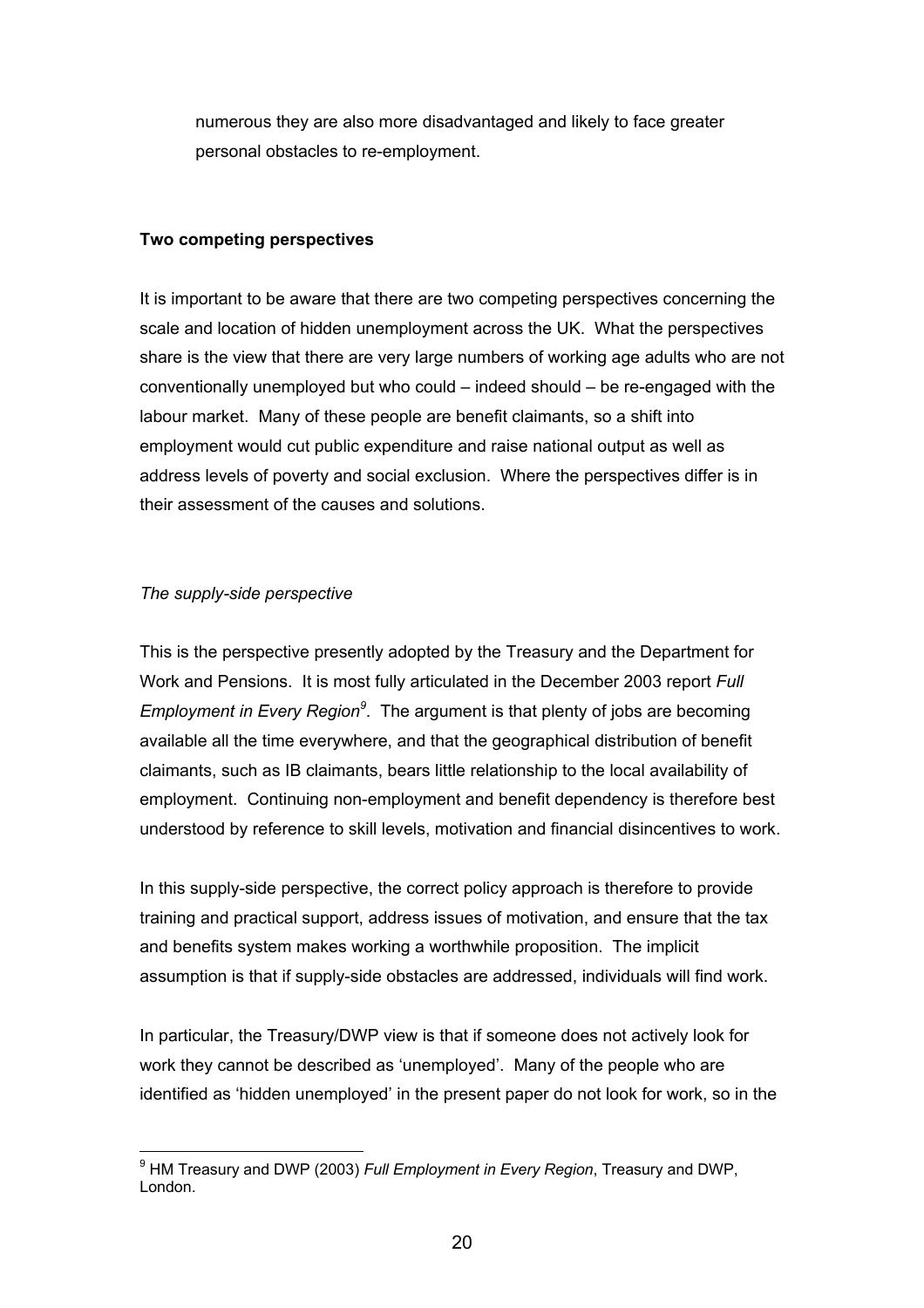Treasury/DWP view they should be described instead as 'inactive', even though many of them are legitimate targets for labour market policies.

#### *The demand-side perspective*

The Treasury/DWP view is not shared by the majority of urban and regional analysts<sup>10</sup>. Their view is that while there are elements of the supply-side perspective that have validity - more so in some parts of the country than others, and especially in understanding differences in claimant rates at the neighbourhood scale – the primary explanation for the distribution of JSA and IB claimants at the district, county and regional scales lies with labour demand.

According to this view, where labour demand is weak there are more people out-ofwork on unemployment-related benefits and more people parked on Incapacity Benefit as well. The large numbers on Incapacity Benefit in some areas are the last to be taken up in an economic upswing because they are the least active job seekers and often the men and women with the greatest personal obstacles to reemployment.

From the demand-side perspective, therefore, supply-side measures have a supporting role but the primary solution lies with increasing the supply of jobs. The stronger the demand for labour, the lower claimant unemployment and the lower the number of hidden unemployed on benefits like IB.

## **Three strategic questions**

It is important to be aware of this fundamental divergence of perspectives because it determines the answers to three questions that matter a great deal to the policy response in the East Midlands.

 $\overline{a}$ 10 See for example J. Adams, P. Robinson and A. Vigor (2003) *A New Regional Policy for the UK*, Institute for Public Policy Research, London.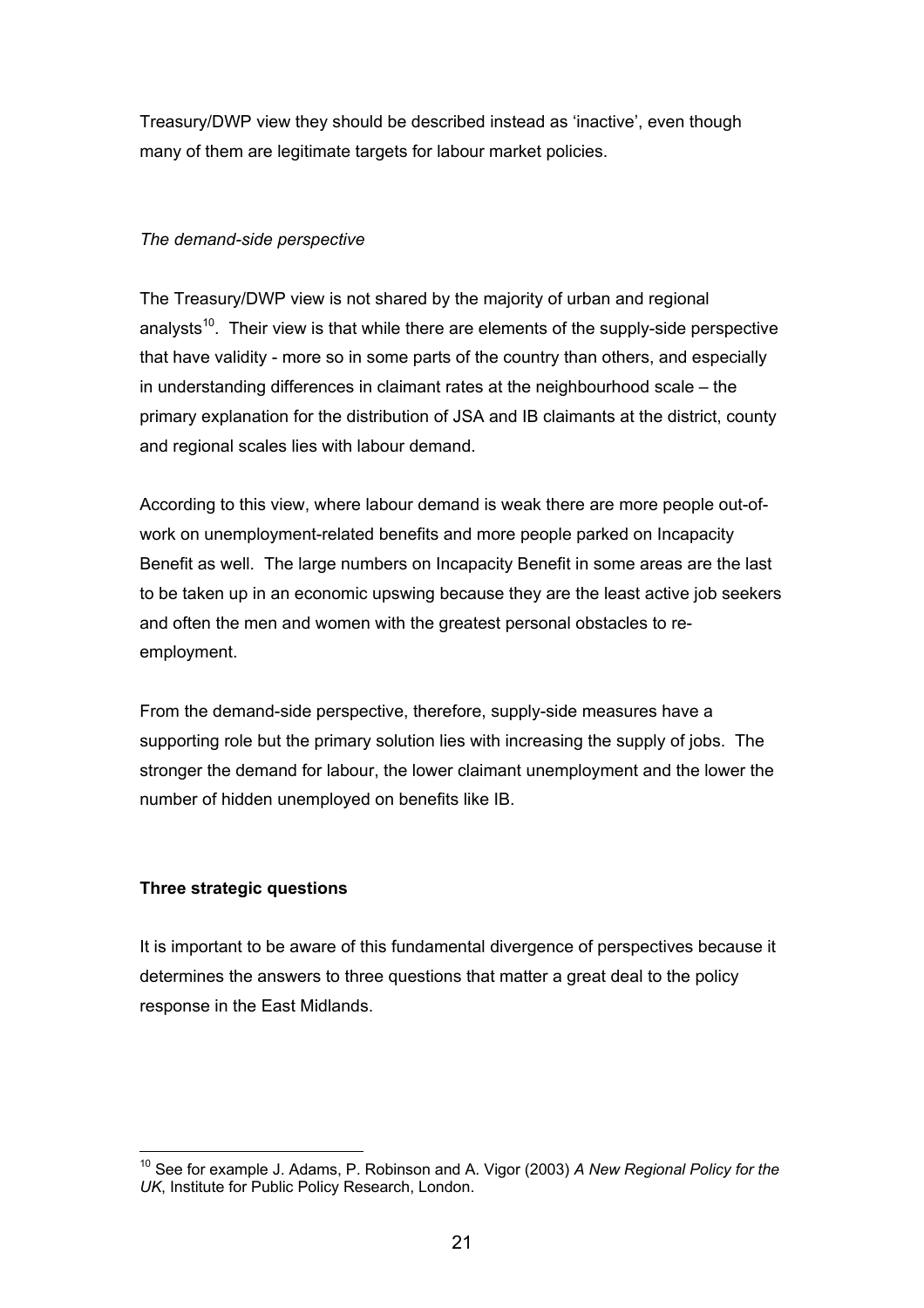*Q: Will the very large numbers on Incapacity Benefit simply fade away as a generation reaches state pension age?* 

There is little dispute that many of the IB claimants in places such as North Nottinghamshire and North Derbyshire are men (and to a lesser extent women) who were made redundant during the great waves of industrial restructuring in the 1980s and early 1990s. Many are in their fifties and early sixties and have now been on Incapacity benefit for many years. They sometimes left employment with a financial package (redundancy money, early access to a pension) that enables them to get by without working. Realistically, the chances of re-attaching many of these men and women to paid employment are nil, and many would not want to work again. However, over the next decade or so most of these claimants will finally reach state pension age and thereby drop off IB. The question is whether this will lead to smaller numbers of IB claimants, and more generally to fewer non-employed working age adults.

The supply-side perspective would say 'yes'. This is a cohort whose labour market detachment is now deeply entrenched, but there is no reason to believe that the cohorts following them should face labour market or personal circumstances that should so comprehensively disengage them from paid employment.

The demand-side perspective would say 'no'. The diversion onto benefits such as IB is the single most important way in which the imbalances in local labour markets have been resolved in the wake of large-scale job loss. Crucially, as an older generation on IB reaches state pension age, they will not free up jobs for the generations behind them or the young people reaching working age. Therefore if the numbers on Incapacity Benefit were to fall – and it is now not so easy to access IB as before 1995 when the rules were tightened – and if there were to be no corresponding increase in the local stock of jobs, the continuing imbalance in local labour markets will emerge in other ways. Out-migration, increased out-commuting, and higher claimant unemployment are among the possibilities. In other words, the passing of a generation into retirement does not solve the problem, it only transfers the problem elsewhere.

22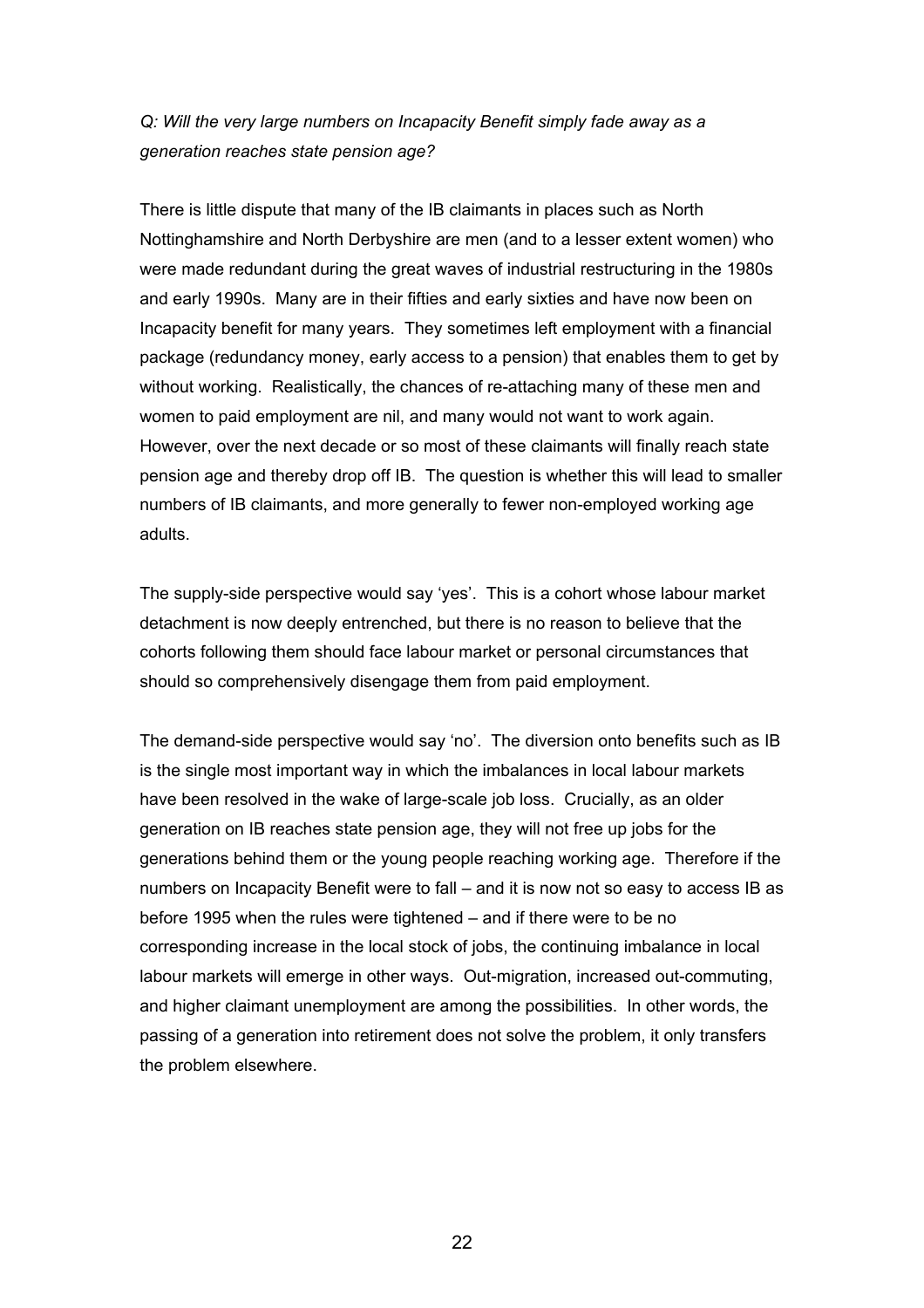#### *Q: Will additional labour supply generate its own demand?*

This is an old question in economics. It is central to assessing whether efforts to reattach the hidden unemployed to the labour market will lead to a net increase in employment or simply displace others who would have been in work.

The supply-side perspective on the contemporary UK labour market, articulated by the Treasury and DWP, is that there is no shortage of job opportunities. Therefore if the large numbers of economically inactive adults of working age can be trained and motivated to look for work they will find employment that does not displace other workers. This is a fairly extreme view of how labour markets work. A more moderate supply-side view would be that extra labour supply would tend to generate extra labour demand by pushing down the level of wages. The market would tend to 'clear' – ie supply and demand would come into balance – but only at the expense of lower wages in the bottom-end segments of the labour market where most additional supply would be concentrated.

The demand-side view is that labour markets in countries like the UK don't work that way. There may be limited occupations or locations where labour is in short supply, and where an increase in supply would allow bottled-up expansion. But more generally wage adjustments are slow at best and do not succeed in bringing labour supply and demand into balance. The effect of additional labour supply will therefore in many circumstances be additional unemployment.

#### *Q: Will current national labour market policies deliver lower levels of joblessness?*

It is important to distinguish here between on the one hand macroeconomic policies (interest rates, exchange rates, fiscal policy etc) that impact on the labour market and on the other hand interventions directly in the labour market itself (training, Jobcentre Plus, benefits etc). Unquestionably, the policies pursued by the present government have delivered higher employment and lower joblessness, however defined. Whether this improvement has much to do with labour market intervention, as opposed to macroeconomics, is more questionable.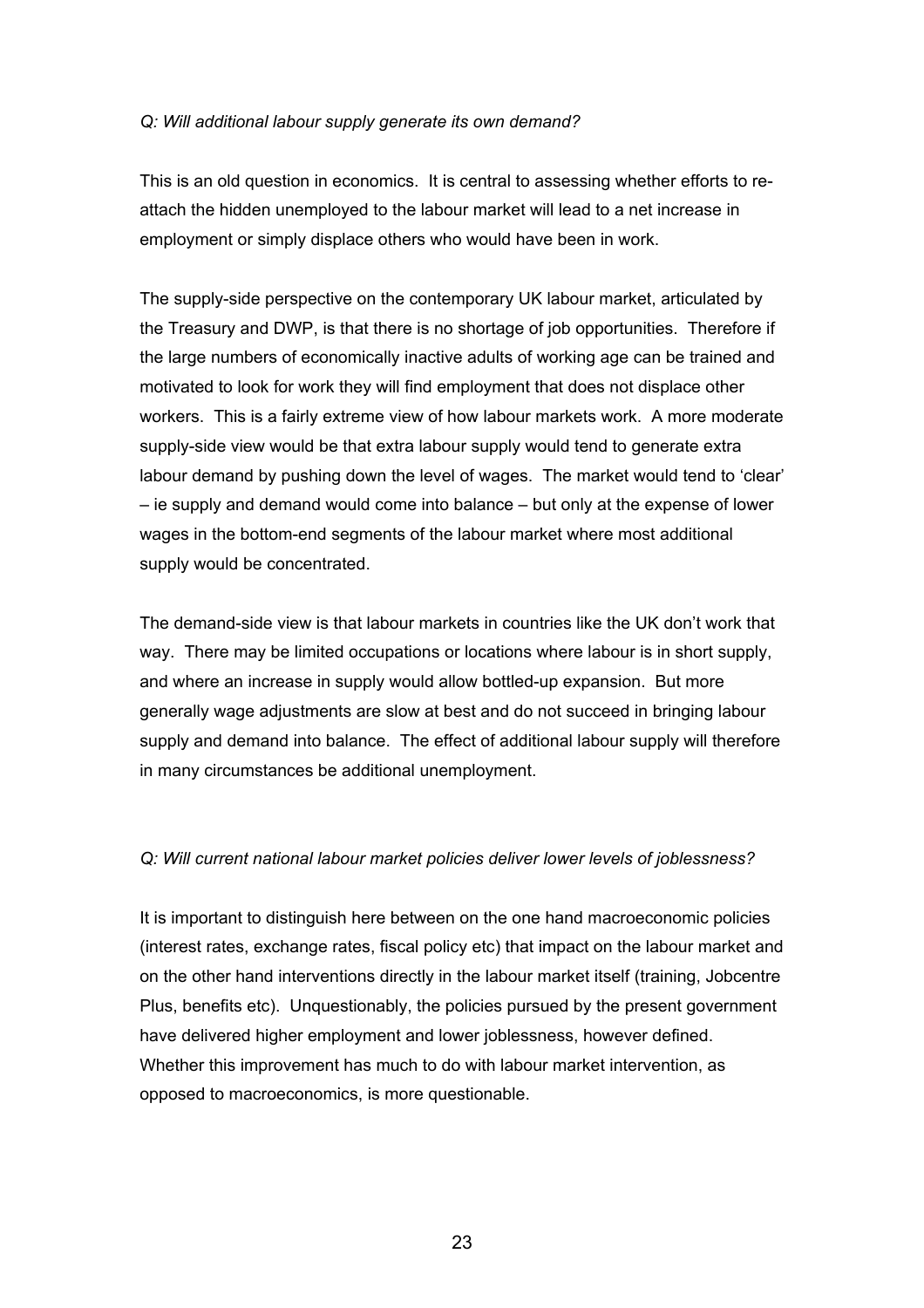This is not the place to list or assess all the labour market interventions in operation or under development<sup>11</sup>. The point is that the policies being pursued under the umbrella of the DWP and DfES nearly all fall into the supply-side category. This is perhaps inevitable – it is not their brief to do anything else. Moreover, even those labour market policies that are usually described as 'demand-led' are in fact about adjusting labour supply to respond better to employers' needs. From the supply-side perspective this focus on supply-side measures is of course entirely correct.

The demand-side perspective on DWP and DfES policies is more guarded. It is important that there is a plentiful and skilled labour supply, and that shortages are eliminated so that economic activity is not frustrated. But as noted earlier, extra labour supply cannot be relied upon to deliver extra labour demand. Therefore it is important that labour supply interventions are complemented by measures that promote demand – appropriate macroeconomic policies, and the right package of regional economic development measures to boost labour demand in the least prosperous areas.

Fortunately, despite the posturing in documents such as *Full Employment in Every Region* the reality is that the present government does not pursue supply-side labour market policies to the exclusion of attempts to manipulate labour demand through national regional and local policies. The backdrop to labour market interventions in the East Midlands is therefore that in practice they are not the only tools available to help deliver full employment, and it should not be assumed that they are the most important tools either.

#### **Policy recommendations for the East Midlands**

 $\overline{a}$ 

RECOMMENDATION 1: *The emphasis among labour market interventions needs to shift away from the claimant unemployed towards other jobless groups* 

Economic growth since the mid 1990s has made substantial in-roads into the numbers of claimant unemployed – ie those who are out-of-work and claiming Jobseeker's Allowance. Growth has much less impact on the numbers in other nonemployed groups, especially those claiming sickness-related benefits such as

<sup>11</sup> For a full exposition of current policies see DWP (2004) *Building on New Deal: local solutions meeting individual needs*, DWP, London.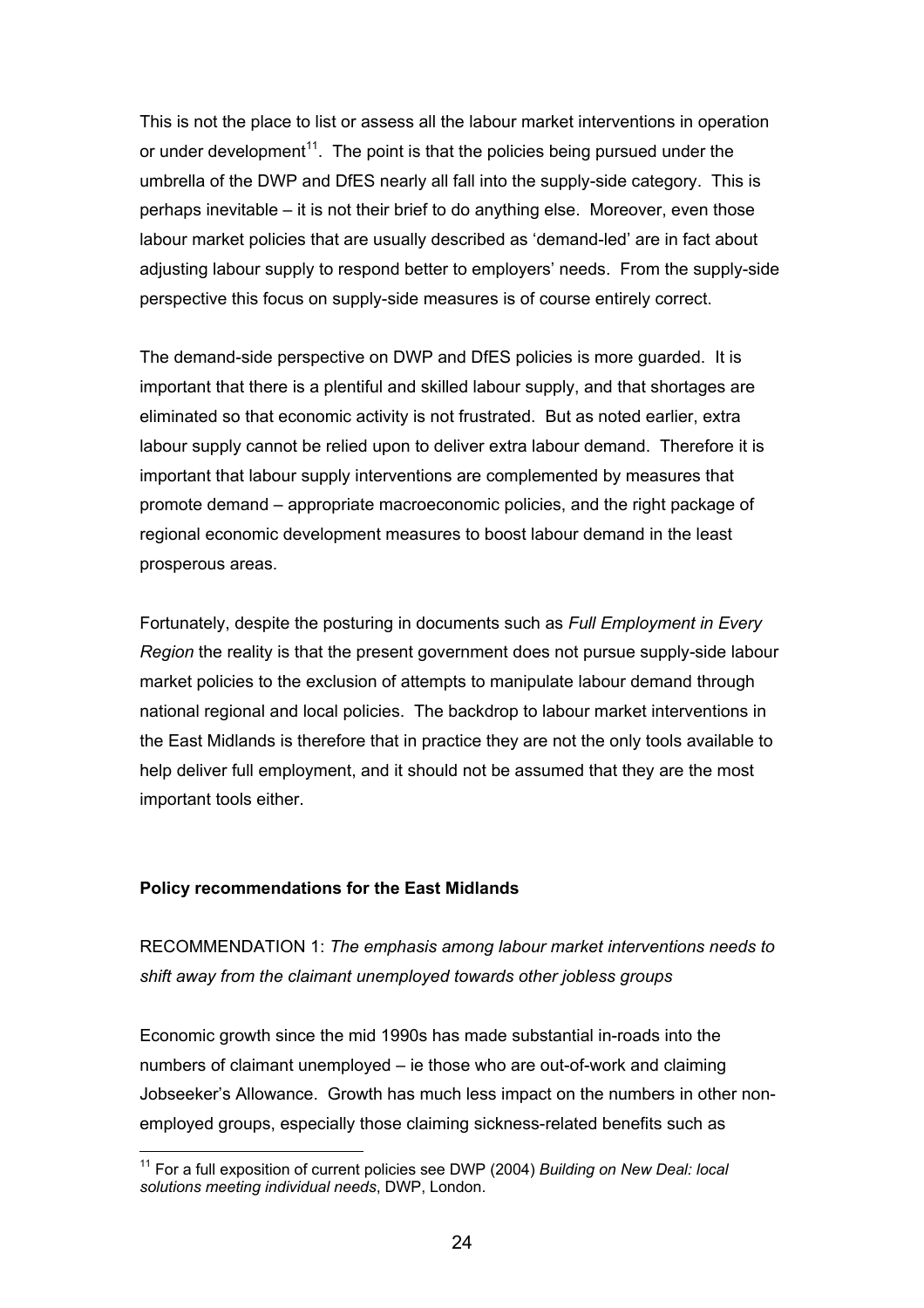Incapacity Benefit. The number of non-employed working-age adults claiming benefits other than JSA now far exceeds the number of conventional, claimant unemployed.

The evidence shows that there is extensive hidden unemployment in the East Midlands. Many of the hidden unemployed are IB claimants who could reasonably be expected to have been in work in a fully-employed economy. There are also large numbers of unemployed, especially women, who have been diverted out of the benefits system altogether.

These groups of 'hidden' unemployed are not as easy to target as JSA claimants, not least because they have little if any regular contact with the employment services. However, they represent by some margin the largest labour reserve available within the East Midlands. They also represent the bulk of the East Midlands' on-going 'unemployment problem'. Nevertheless, they are a challenging target group that mostly requires more intensive support than JSA clients.

The precise ways in which employment and training services within the region should be re-focussed is something that needs to be worked out by partner organisations in he region. It is worth noting however that central government thinking is already moving along these lines and it is important that regional organisations therefore take full advantage of the policy shifts and revised tools that emerge from Whitehall.

# RECOMMENDATION 2: *Sensitivity to the circumstances of IB claimants is essential, and none should be 'hounded'*

Any shift in emphasis away from JSA claimants towards other non-employed groups will inevitably bring the huge numbers of Incapacity Benefit claimants into the scope of labour market interventions.

The important point here is to remember that IB claimants are a diverse group – from those who would work if suitable employment were available through to those who are unable to undertake any work in any circumstances. The estimates presented earlier indicated that only around four out of ten sickness claimants of working age in the region might be regarded as 'hidden unemployed' in the sense that they could be expected to be in work in a fully-employed economy. They account for large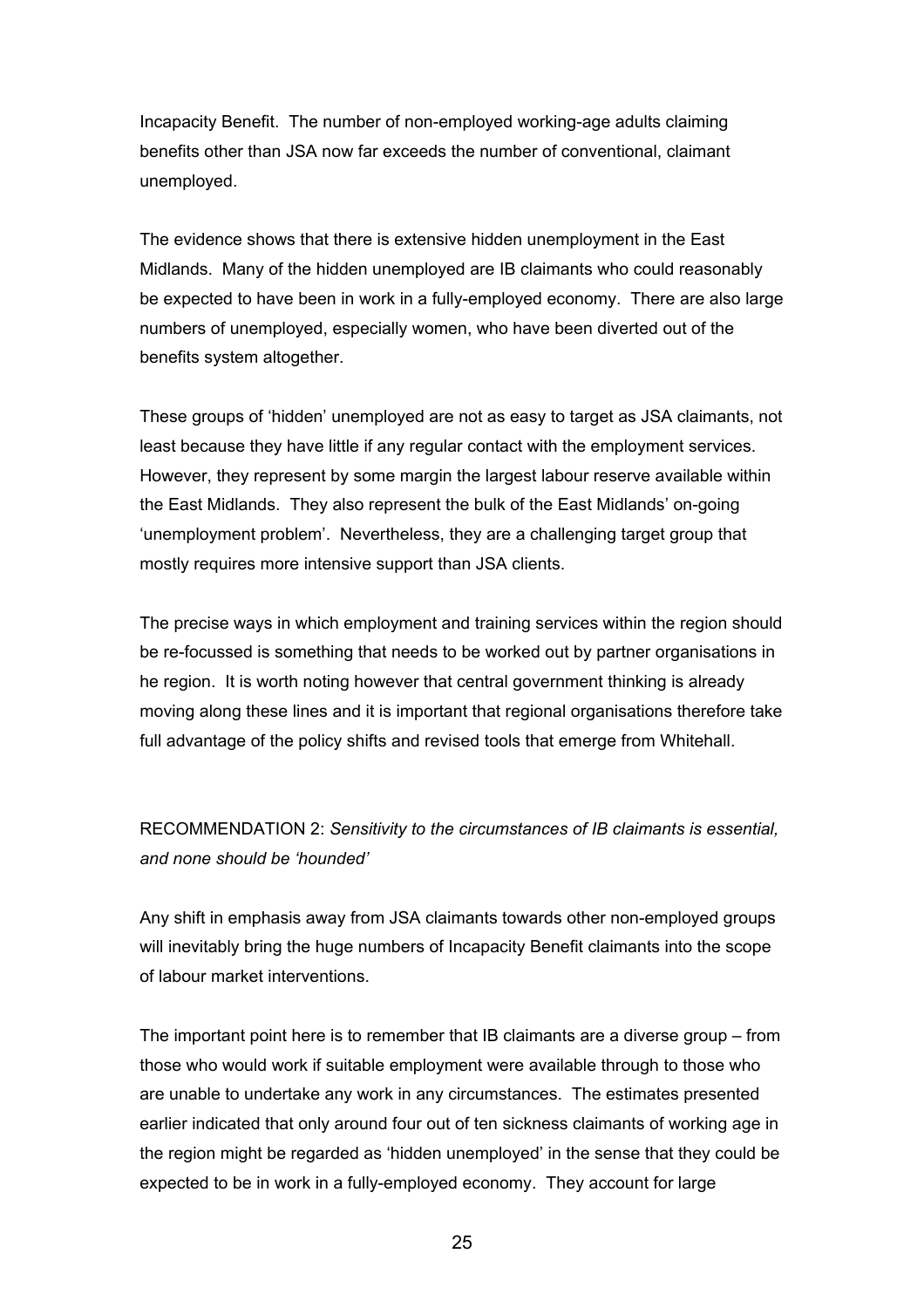numbers – more than 70,000 – but that still leaves some 100,000 sickness claimants in the region who should not perhaps be regarded as legitimate targets. Furthermore, at the level of the individual it is not easy to make an allocation between the two groups.

What this means in practice is that interventions directed at IB claimants need to proceed with sensitivity. They need to recognise that the health constraints are very real and that the benefit claims are legitimate, even if some individuals might be successfully re-engaged with employment.

# RECOMMENDATION 3: *The north and south of the East Midlands region require rather different labour market policies*

The East Midlands is not a cohesive region in labour market terms. The division is broadly a north-south one, though the fine-grain geography is more complex. The south of the region is already at or close to full employment, with low claimant unemployment and little estimated hidden unemployment. IB claimant rates across much of the south are low. In contrast the north of the region, especially the former coalfield, shows clear evidence of continuing and substantial labour market imbalance, with higher claimant unemployment and even higher hidden unemployment.

This requires a differentiated response. In the south, policies to boost labour demand have little relevance at present. In the north, the scale of continuing joblessness suggests that boosting labour demand remains the central way forward. In the north, the emphasis needs to remain on traditional economic development measures such as the provision of sites and premises and business support aimed at expanding local firms and attracting inward investors. The expectations placed on purely labour market interventions in the north of the region need to be limited: they can support job creation and development but they can never be the central solution to continuing joblessness and benefits dependency.

26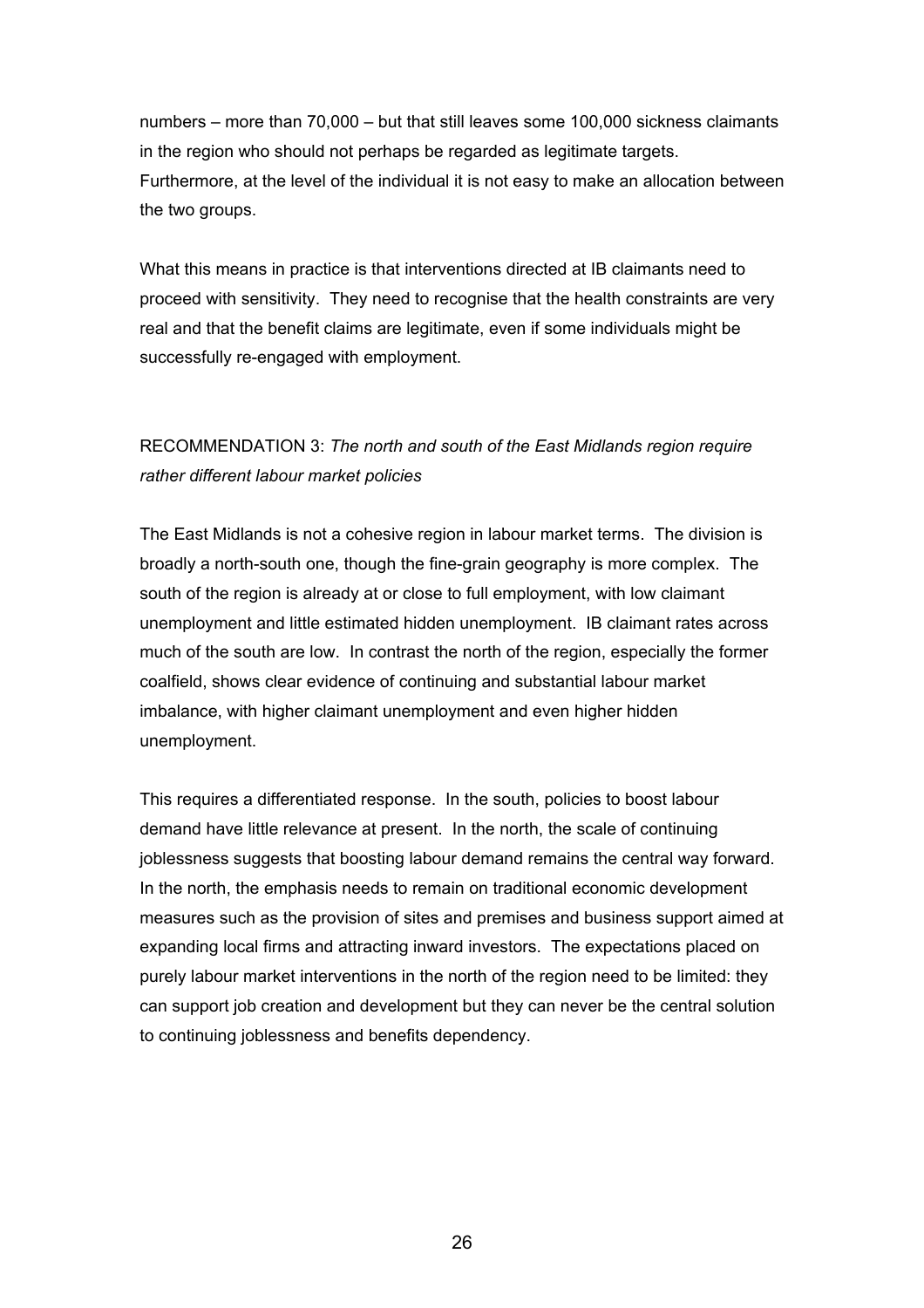# RECOMMENDATION 4: *In the south of the region, the primary aim of labour market intervention should be to support the individual*

With little evidence of a shortfall in the demand for labour across much of the southern half of the East Midlands, the logical conclusion is that the modest continuing unemployment there is primarily a reflection of the difficulties that individuals themselves face in taking up jobs. In the south of the region, the Treasury/DWP supply-side view has unquestioned validity.

It is in the south of the region that the full range of policy tools on offer from DWP and DfES therefore offer the key to further reducing joblessness and benefit dependency. Motivate the individual, provide them with training and practical support, and ensure there are no perverse financial disincentives, and they should be able to find employment in this part of the region.

The difficulties are two-fold. First, there simply aren't that many men and women in the target groups in this southern half of the region. Most people in this half of the region who could work already do so. Second, the residual non-employed are a potentially difficult group, requiring more intensive and personalised support than their counterparts in the north of the region. Often they will be people with greater health problems, and perhaps a less substantial employment history as well.

# RECOMMENDATION 5: *In the north of the region, the primary aim of labour market intervention should be to address employers' needs*

There is only limited value in training or motivating people for work if at the end of the day those people find their hopes of employment dashed, or indeed if their employment means that someone else who is equally well-qualified is pushed out of work instead. This was the classic argument against some government schemes in the 1980s and 90s. In the context of a tighter labour market the argument has relevance in fewer places and across fewer segments of the labour market, but it has not lost its validity entirely.

In areas that still fall well short of full employment, such as the northern half of the East Midlands, training needs to be focussed on occupations for which there is a demonstrable shortage of supply. By targeting unmet demand, bottled-up business

27